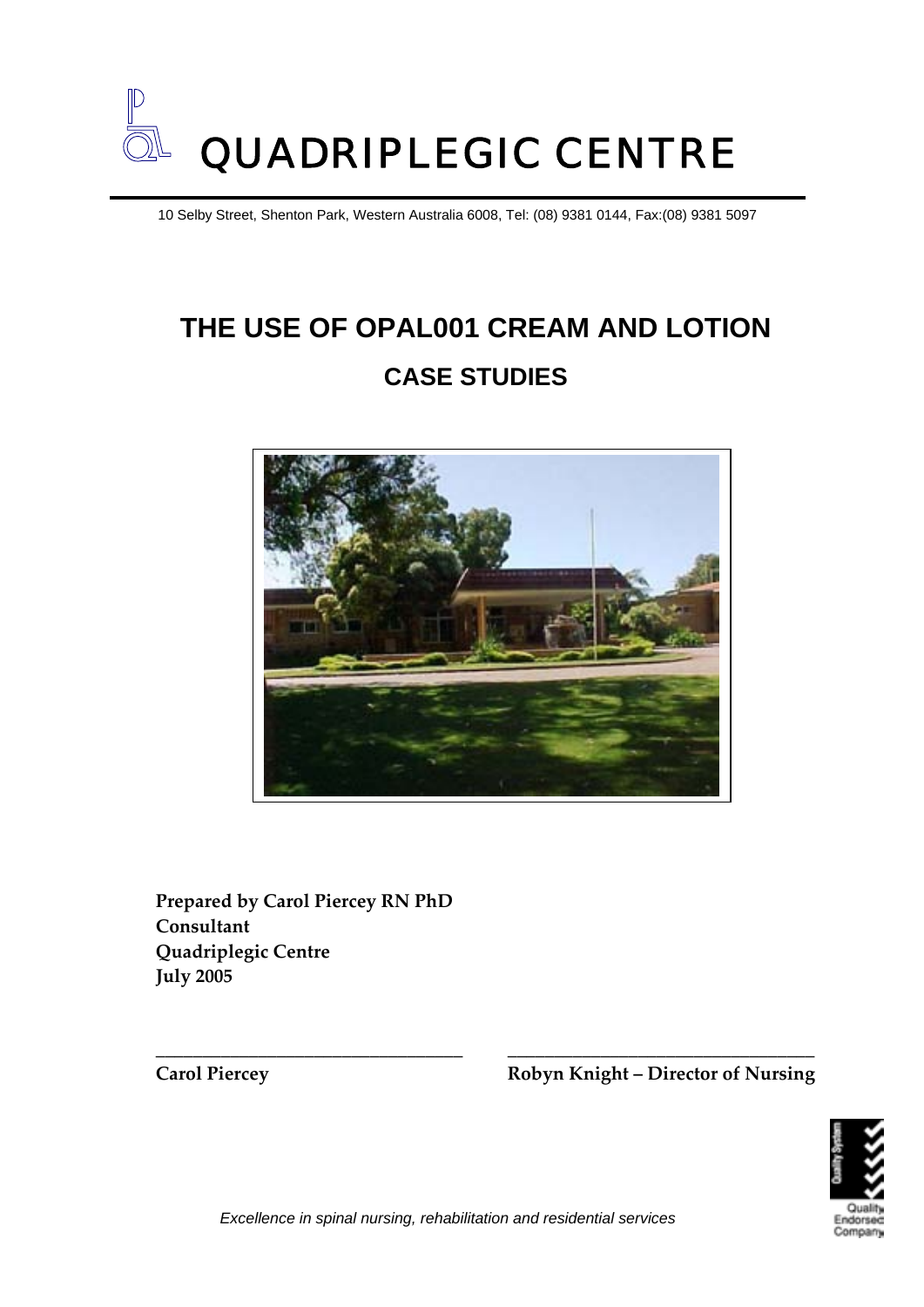

### **TABLE OF CONTENTS**

| Summary                      | $\overline{\mathbf{3}}$ |
|------------------------------|-------------------------|
| <b>Discussion</b>            | 6                       |
| Pressure ulcers              | 6                       |
| The Quadriplegic Centre      | $\overline{7}$          |
| <b>Descriptive Study</b>     | $\boldsymbol{9}$        |
| Conclusion                   | 12                      |
| <b>CASE STUDY: Number 1</b>  | 14                      |
| <b>CASE STUDY: Number 2</b>  | 16                      |
| <b>CASE STUDY: Number 3</b>  | 19                      |
| <b>CASE STUDY: Number 4</b>  | 21                      |
| <b>CASE STUDY: Number 5</b>  | 23                      |
| <b>CASE STUDY: Number 6</b>  | 25                      |
| <b>CASE STUDY: Number 7</b>  | 28                      |
| <b>CASE STUDY: Number 8</b>  | 30                      |
| <b>CASE STUDY: Number 9</b>  | 32                      |
| <b>CASE STUDY: Number 10</b> | 34                      |
| <b>CASE STUDY: Number 11</b> | 36                      |
| <b>CASE STUDY: Number 12</b> | 38                      |
| <b>References</b>            | 40                      |
| <b>Glossary of terms</b>     | 41                      |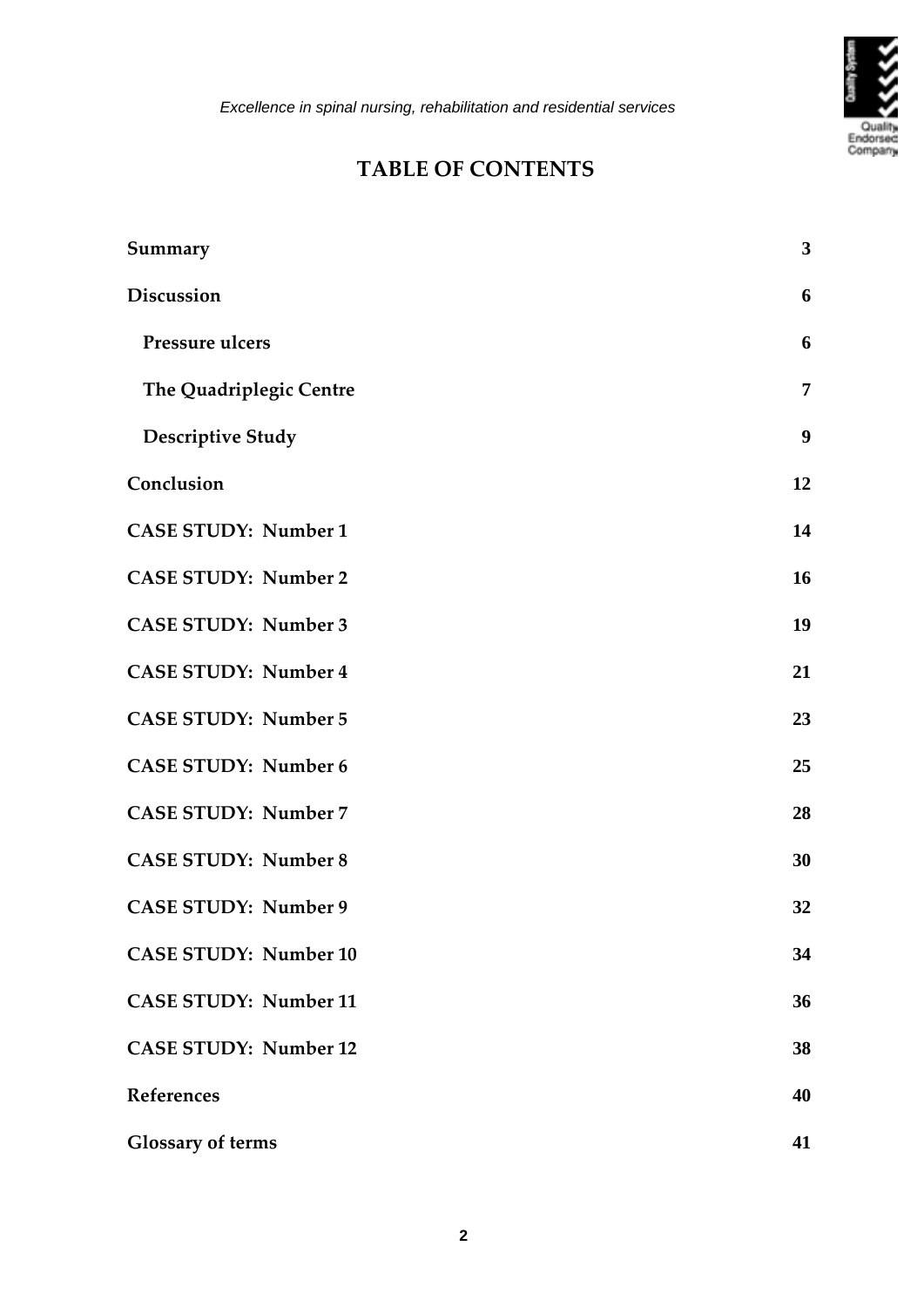

### <span id="page-2-0"></span>**Summary**

In November 2003 OPAL001 cream and lotion were introduced to the Quadriplegic Centre by the pharmacist as a therapeutic product for the healing of chronic pressure ulcers. Initially, 7 residents were treated, between November 2003 and January 2004. The regimen for the application of the OPAL001 products on these residents varied slightly according to the discretion of the clinical nurse on duty. Generally, the OPAL001 lotion was applied in the evening directly into the wound and the cream applied in the morning to the surrounding skin.

When it became obvious that in every case the pressure ulcers showed signs of healing, despite variations in the treatment regimen, the researcher was invited to undertake a systematic investigation into the efficacy of the OPAL001 products on a selection of residents. This was a difficult task since there was an insufficient number of residents who met the criteria for such an investigation.

Subsequently, 4 residents were recruited between January 2004 when the descriptive study commenced and June 2004 when OPAL001 was removed from the Quadriplegic Centre by Phoenix Eagle. One resident diagnosed with pyoderma gangrenosum was keen to try OPAL001 as an alternative treatment for his disease. Thus, there was a total of 12 residents at the Centre treated with OPAL001 products.

All treatments with OPAL001 were undertaken with the full knowledge and permission of the resident concerned and his or her general medical practitioner. Apart from the person suffering from pyoderma gangrenosum, each resident was confined to bed to relieve pressure on the wound from the wheelchair cushion and footplate during the period of treatment with OPAL001, although in most cases they were able to sit in their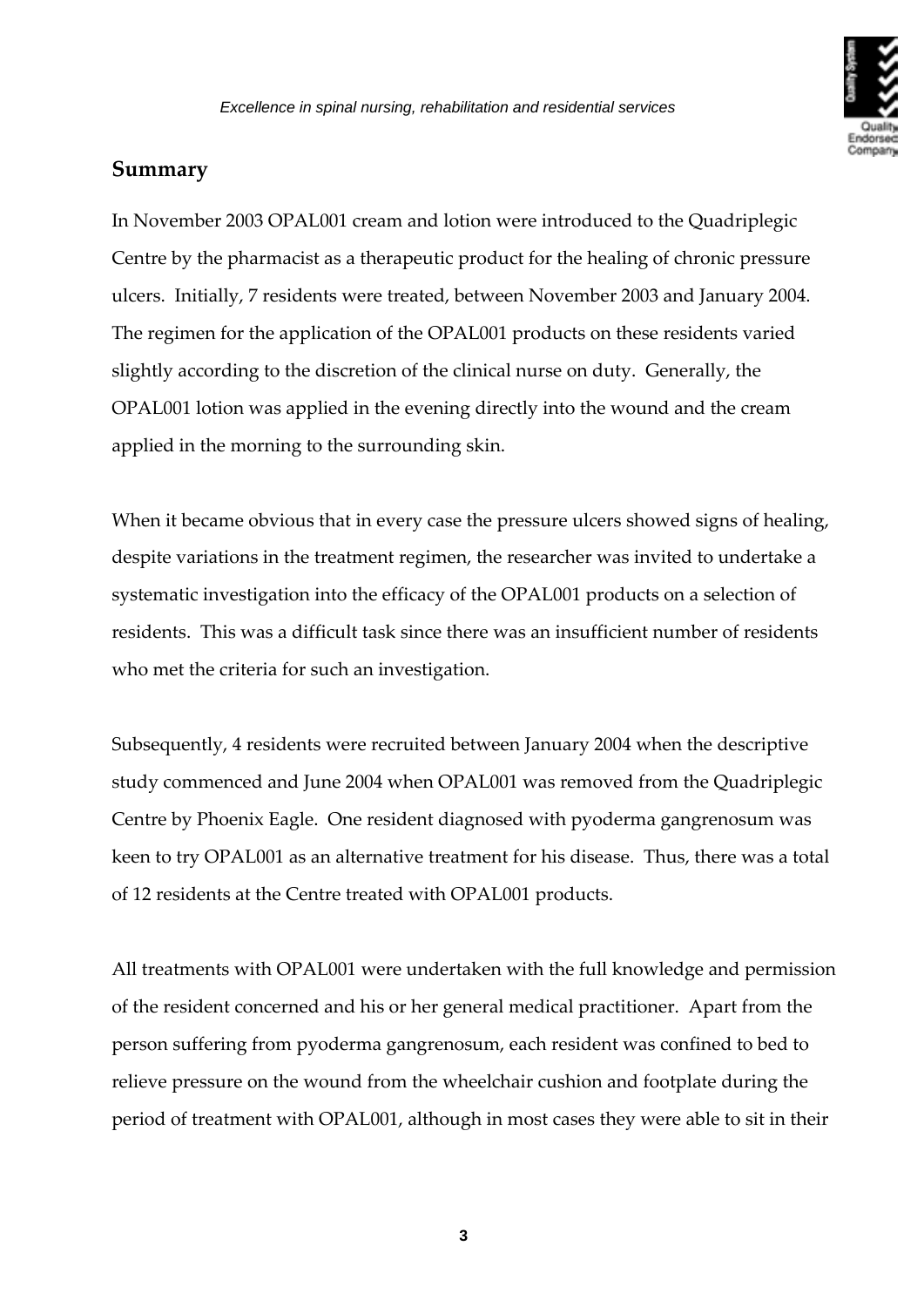

wheelchair again before complete healing. On commencement of the OPAL001 treatment each resident's current topical wound treatment regimen was ceased. The pressure ulcers varied in length, width and depth. Most were considered chronic wounds which had failed to heal through an orderly and timely process and were prone to recurrent wound breakdown. Some of the wounds were infected with various micro‐ organisms, as evidenced by malodorous exudate and inflammation.

Within 24-48 hours there were observable positive differences in all of the pressure ulcers that were treated. The wounds appeared clean and healthy as evidenced by granulating tissue and a decrease in the amount of exudate. Moreover, all signs of infection had disappeared.

The majority of the wounds were sufficiently healed within 1‐2 weeks to allow the residents to return to their wheelchairs during the day and resume their normal activities. 8 of the 11 residents whose pressure ulcers were treated with OPAL001 had complete healing within 3 weeks.

Remarkably, some residents treated with the OPAL001 products have not experienced a reoccurrence of a pressure ulcer in the same location. This was an unexpected outcome since people who have limited mobility and who sit in wheelchairs for lengthy periods are at a high risk of developing pressure ulcers on a continual basis, especially over the sacral area. People who have suffered from a pressure ulcer previously are particularly susceptible to developing pressure ulcers in the same location.

**It was particularly significant that no resident suffered any adverse reactions from application of the OPAL001 products.**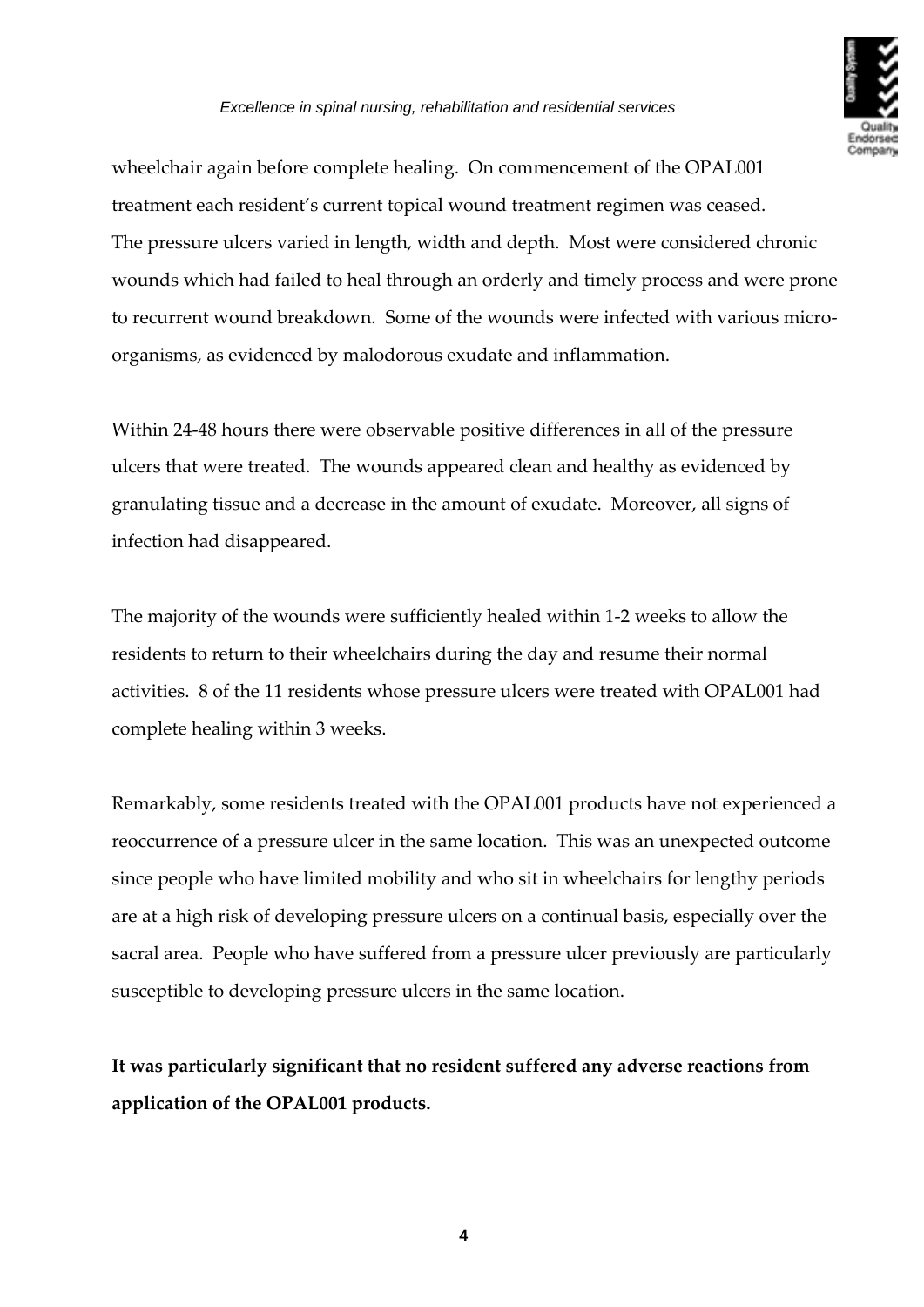

The table below summarises the significant facts in each case history. Note that all time periods are with reference to commencement of OPAL001 treatment.

| Case No.         | Location<br>of Ulcer                                                                                              | <b>Stage</b>      | How long<br><b>Ulcer</b><br>had existed | How long to<br>observable<br>improvement | How long to<br>use of<br>wheelchair | How long to<br>complete<br>healing |
|------------------|-------------------------------------------------------------------------------------------------------------------|-------------------|-----------------------------------------|------------------------------------------|-------------------------------------|------------------------------------|
| $\mathbf{1}$     | buttock                                                                                                           | $\mathbf{I}$      | 2 months                                |                                          |                                     |                                    |
|                  |                                                                                                                   | Use of cream only |                                         | No change                                |                                     |                                    |
|                  | Use of cream & lotion                                                                                             |                   | 24 hours                                | 6 days                                   | 6 days                              |                                    |
| $\overline{2}$   | buttock                                                                                                           | IV                | 2 years                                 |                                          |                                     |                                    |
|                  | Use of cream only                                                                                                 |                   | skin:24 hrs                             |                                          | No change to sinus                  |                                    |
|                  | Use of cream & lotion                                                                                             |                   | sinus: 48 hrs                           | 2 weeks                                  | 3 weeks                             |                                    |
| 3                | buttock                                                                                                           | П                 | 6 weeks                                 | 48 hours                                 | 1 week                              | 2 weeks                            |
| $\boldsymbol{4}$ | buttock                                                                                                           | $\mathbf{I}$      | 1 week                                  | 48.hours                                 | 10 days                             | 15 days                            |
| 5                | buttock                                                                                                           | $\rm II$          | 5 weeks                                 | immediate                                | 3 days                              | 1 week                             |
| 6                | hip                                                                                                               | IV                | 19 months                               | 48 hours                                 | 2 weeks                             | 3 weeks                            |
| 7                | hip                                                                                                               | III               | 1 week                                  | 24 hours                                 | 1 week                              | 2 weeks                            |
| 8                | This resident did not have a pressure ulcer.<br>He was suffering from pyoderma gangrenosum                        |                   |                                         |                                          |                                     |                                    |
| 9                | foot                                                                                                              | $\rm II$          | new ulcer                               | 48 hours                                 |                                     |                                    |
|                  | The healing process was delayed due to non-compliance<br>& the pressure ulcer being knocked during treatment      |                   |                                         |                                          |                                     |                                    |
| 10               | ankle                                                                                                             | $_{\rm II}$       | 2 years                                 | immediate                                |                                     |                                    |
|                  | The healing process was delayed due to non-compliance<br>& the ulcer being knocked during treatment               |                   |                                         |                                          |                                     |                                    |
| 11               | buttock                                                                                                           | $\rm II$          | new ulcer                               | 24 hours                                 | 5 days                              | 5 days                             |
| 12               | heel                                                                                                              | Ш                 | 13 months                               | 48 hours                                 |                                     | 14 weeks                           |
|                  | The healing process was delayed due to<br>friction of the bed-sheets and continual spasms of leg during treatment |                   |                                         |                                          |                                     |                                    |

### **Table 1. Summary of Case Studies**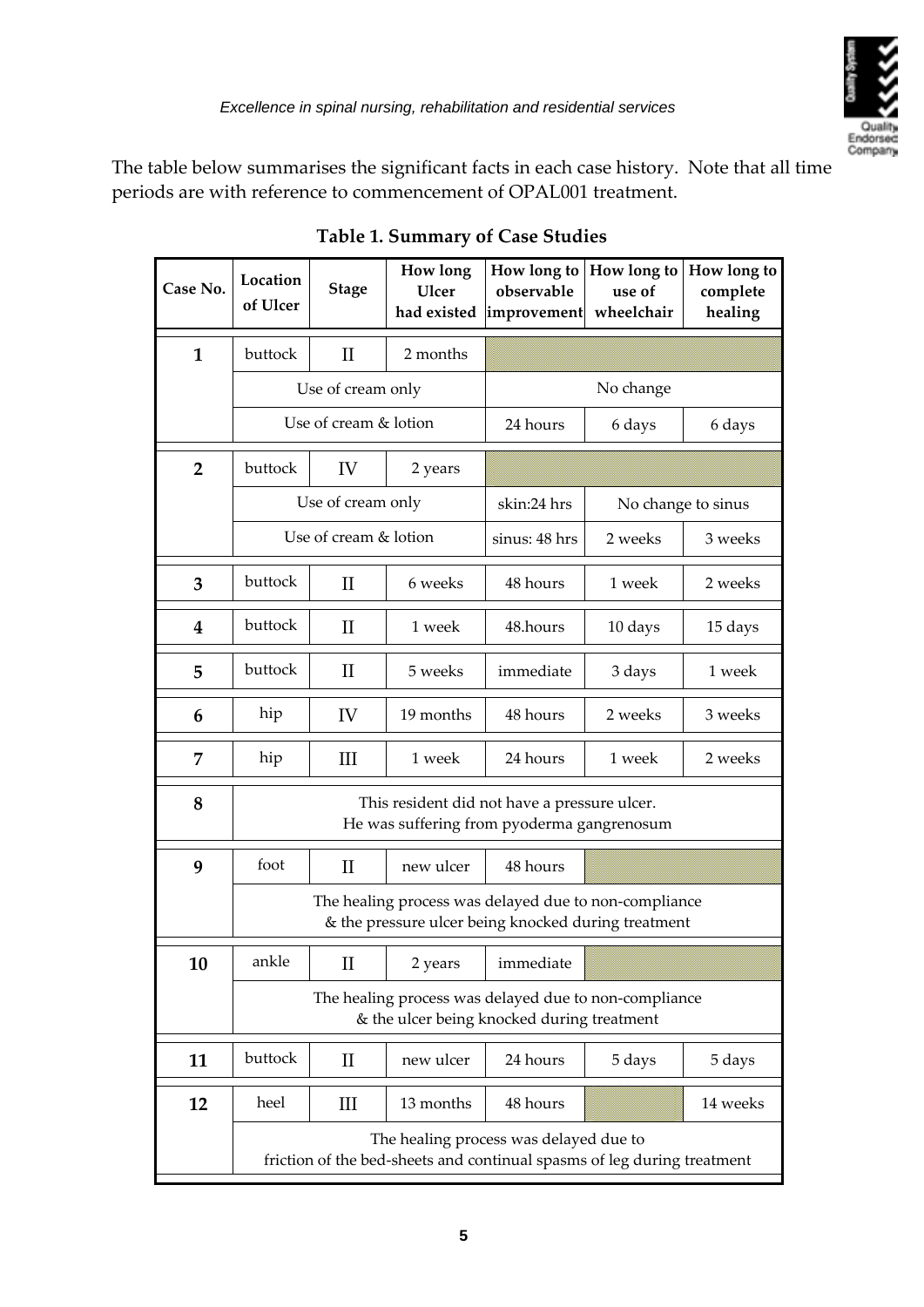

### <span id="page-5-0"></span>**Discussion**

#### **Pressure ulcers**

A pressure ulcer is defined as 'trauma to the skin and its underlying structures as a result of pressure, shearing force and friction' (Carville, 2001, p.127). Other terms in common usage are decubitus ulcer, bed‐sores and pressure sores. Pressure is the primary etiologic factor that causes sloughing of necrotic tissue resulting in ulceration (Yarkony, 1994).

Pressure ulcers occur in areas of concentrated pressure between bones and skin surfaces especially those that support body weight. The most common sites of pressure ulcers are the sacrum, ischium, trochanters and heels. A major complication of pressure ulcers is that the person may develop bacteremia, sepsis, multisystem organ failure and death (Thomas, 1996).

Pressure ulcers can be categorised into the following stages:

| Stage I   | The superficial layers of the epidermis are intact but there is erythema or<br>discolouration.                                                                                                                      |
|-----------|---------------------------------------------------------------------------------------------------------------------------------------------------------------------------------------------------------------------|
| Stage II  | Superficial loss of skin integrity with damage to the epidermal and dermal<br>layers of the skin. Erythema of surrounding tissue, which may be hot, painful<br>and oedematous. Low-moderate exudate may be present. |
| Stage III | Loss of subcutaneous tissue with cavity formation. Low-moderate-high exudate<br>is present.                                                                                                                         |
| Stage IV  | Loss of subcutaneous tissue with cavity formation involving bone and/or<br>tendon. Moderate-high exudate is present. (Carville 2001, p.45)                                                                          |

The true cost of managing and healing a pressure ulcer is difficult to ascertain. Most studies that purport to measure costs associated with wound care take no account of the costs associated with maintaining and enhancing the quality of life. These include assistance in undertaking and maintaining activities of daily living, days lost from work and litigation (Khachemoune, 2001). A further important factor contributing to the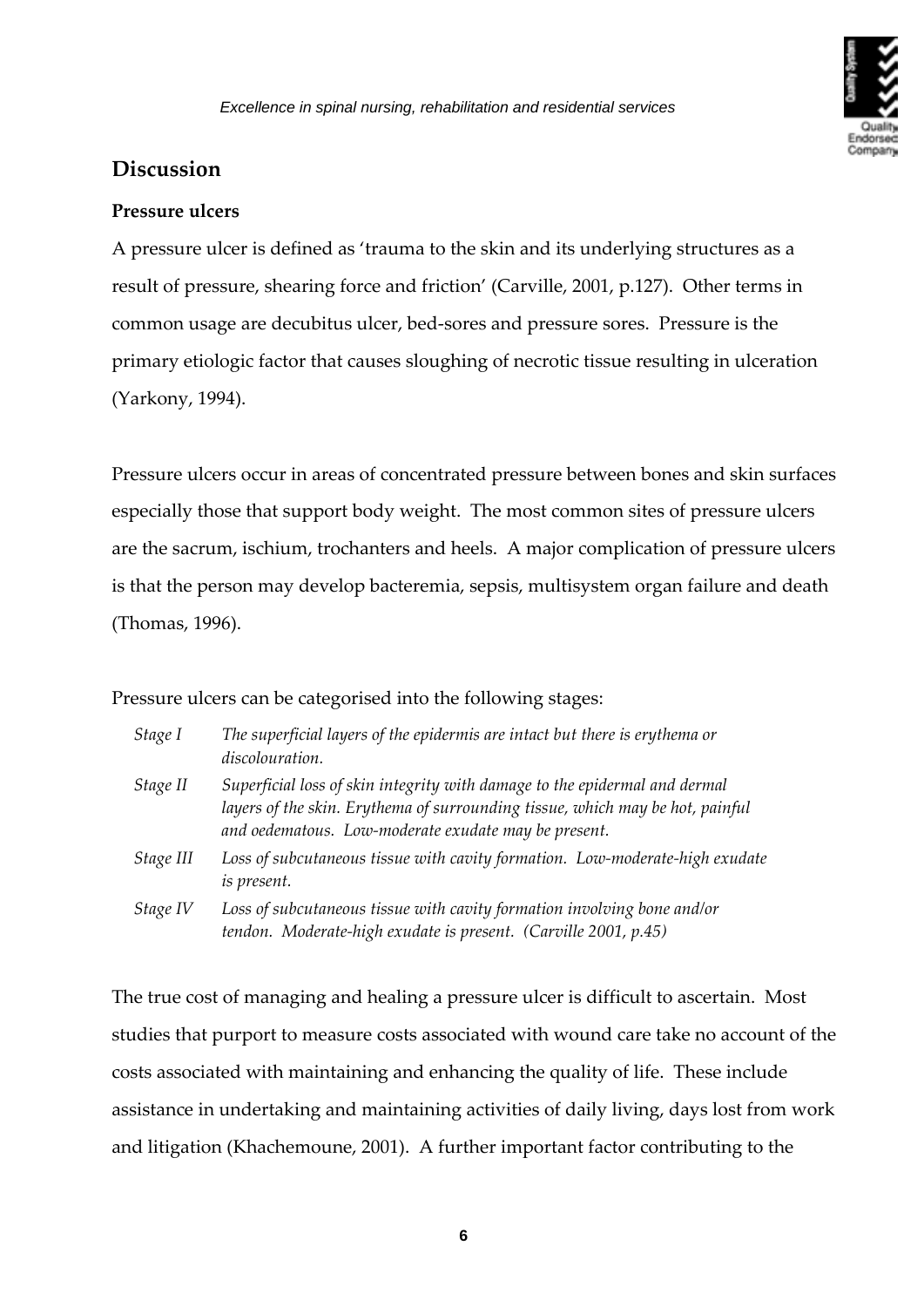

<span id="page-6-0"></span>under‐measuring of the cost of managing pressure ulcers may be attributed to the fact that there are institutions that believe that the presence of a pressure ulcer is a reflection on the quality of care provided.

Pressure ulcers consume resources in the form of dressing changes, nursing care, physical therapy, medications, nutritional support and the services of medical practitioners. The cost of wound products varies between manufacturers. In the United States approximately 1.6 million patients in acute care settings develop pressure ulcers annually, representing a cost of \$2.2 to \$3.6 billion to the US health care system (Beckrich and Aronovitch, 1998). In 1997, it was estimated that pressure ulcers in the general community in Australia cost \$350 million per annum (Woolridge, 1997). In 1999, the average cost of healing a pressure ulcer in the Western Australia community for one person was estimated as being \$1,096 (Carville, 1999).

Pressure ulcers in spinal cord injured people increase morbidity and mortality and place high demand on health care resources. Importantly they are a preventable complication for the spinal‐paralysed person. A single indiscretion in care can lead to persistent or repeated ulceration with resultant hospitalisation, loss of independence and complete disruption of any social adjustment.

### **The Quadriplegic Centre**

The Quadriplegic Centre is a 100 bed rehabilitation hospital in Perth, Western Australia. It provides high-level residential care for persons with paralysis as a consequence of spinal cord injury and disease of the spinal cord. The Centre promotes excellence in spinal nursing and rehabilitation of its residents. Rehabilitation involves a reintegration into society and is an individual ongoing, dynamic process.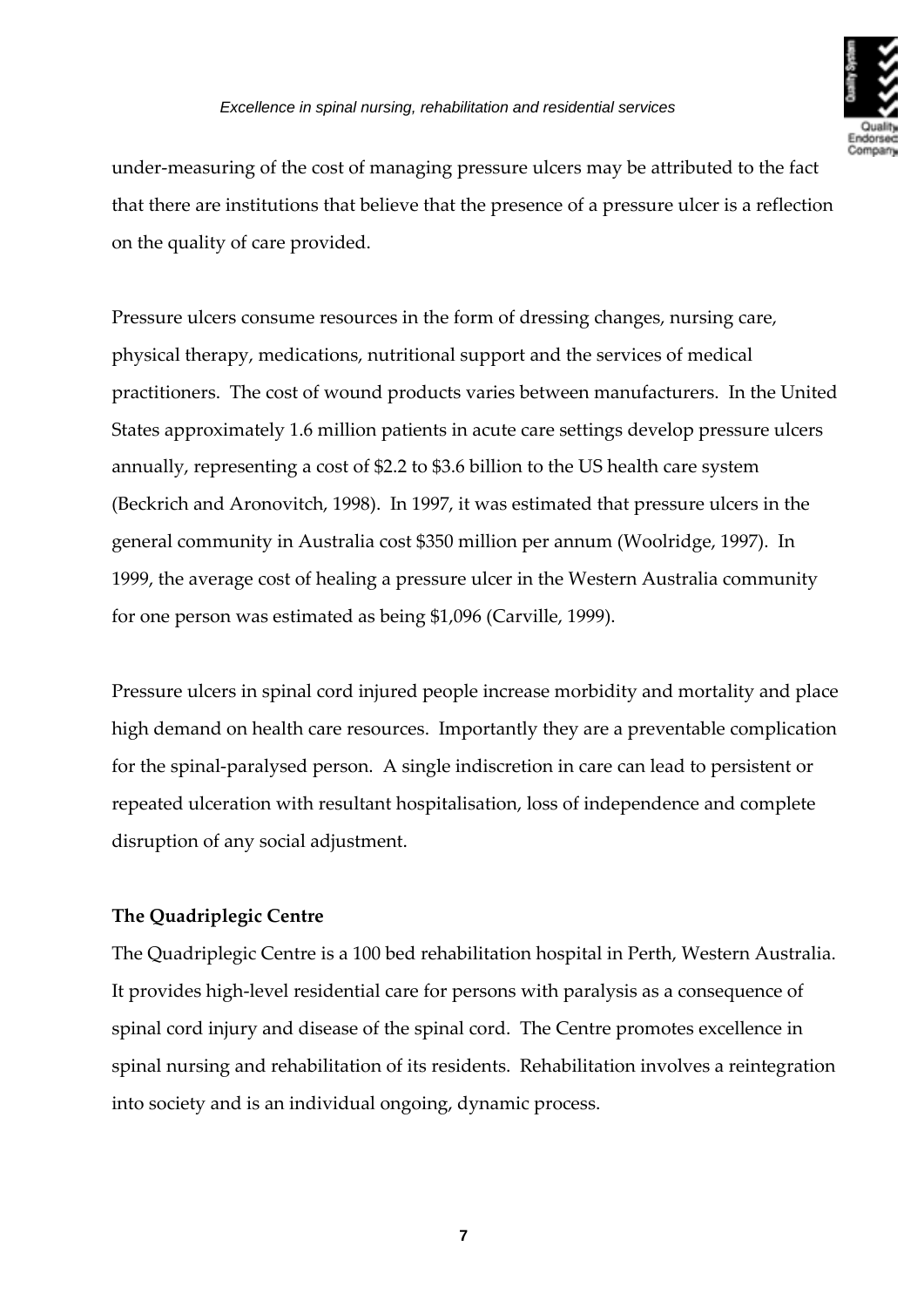

The philosophy of the Quadriplegic Centre revolves around the acknowledgment of each resident's right to manage their own rehabilitation process. Health professionals at the Centre accept that they have a duty of care to maintain each resident's dignity and self-respect and to enable him or her to lead a life that is as independent and fulfilling as possible. They believe that people who are disabled through a spinal cord injury or disease can successfully overcome the physical and psychosocial changes that impact upon the normal activities of daily living and live in a state of wellness.

The success achieved in the pursuit of wellness is dependent upon the encouragement and support of the health care team, the active participation of family members and friends and the internal motivation of the resident. The health care team accepts the responsibility of facilitating the growth and development of the residents and of providing appropriate information to allow them to make informed decisions.

Residents at the Quadriplegic Centre normally spend most of their day sitting in a wheelchair. They enjoy the freedom to participate in both private and social activities, especially at the recreation centre which provides a myriad of opportunities for such activities. People in wheelchairs, however, are in the high‐risk category of susceptibility to pressure ulcers. Up to 85% of spinal cord injured people will develop a pressure ulcer in their lifetime with 70% developing multiple ulcers (Byrne & Salzberg, 1996).

The nursing staff at the Quadriplegic Centre diligently monitor skin integrity and the Centre provides measures to prevent the formation of pressure ulcers, including the use of pressure relieving devices such as air‐filled and Roho mattresses and cushions. Nursing staff turn most residents from side to side every two hours during the night to relieve pressure on skin and tissues.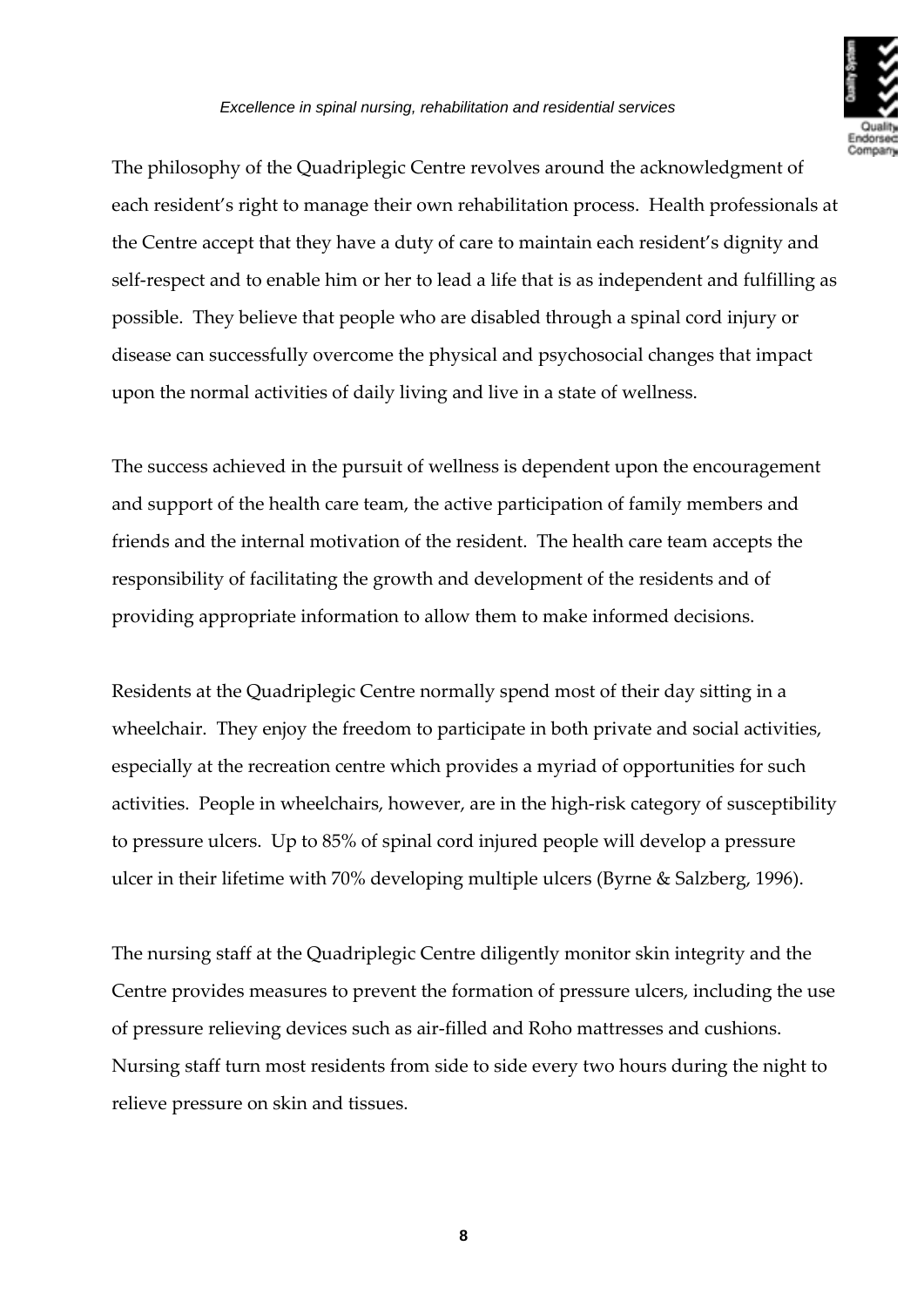

<span id="page-8-1"></span><span id="page-8-0"></span>At the first sign of erythema (a stage I pressure ulcer) the resident is encouraged to remain in bed to prevent deterioration to stage II. It remains the resident's decision, however, to follow this advice. Most residents find it irksome and frustrating, but realise that a small area of decrease in skin integrity will heal quicker when pressure on the area is removed.

At the Quadriplegic Centre every effort is made to prevent the occurrence of pressure ulcers. The medical and nursing staff have the expertise, including access to the most recent developments, to successfully minimise the formation of pressure ulcers and to treat them accordingly. It is not uncommon, however, for people to be admitted from other hospitals and from home with pressure ulcers, including stage III and stage IV ulcers. Additionally, pressure ulcer management can be difficult since residents at the Centre with a pressure ulcer will often spend extended periods of time in wheelchairs even though they have been advised to remain on bed rest until the ulcer has healed.

As well as having a physical component, the healing of pressure ulcers also has a psychosocial component. The psychosocial factors include the paralysed person's ability to maintain the best possible quality of life. It is not uncommon for such a person to remain in bed for months and even years to allow healing to take place, especially in the case of a stage IV pressure ulcer. This factor, coupled with restrictions on social activities, a degree of isolation and limitations on the normal activities of daily living, is associated with a decrease in self‐esteem and depression.

### **Descriptive Study**

Between January and June 2004 five residents (Case Studies Numbers 8 to 12) were participants in a simple descriptive study aimed at investigating the efficacy of OPAL001 cream and lotion.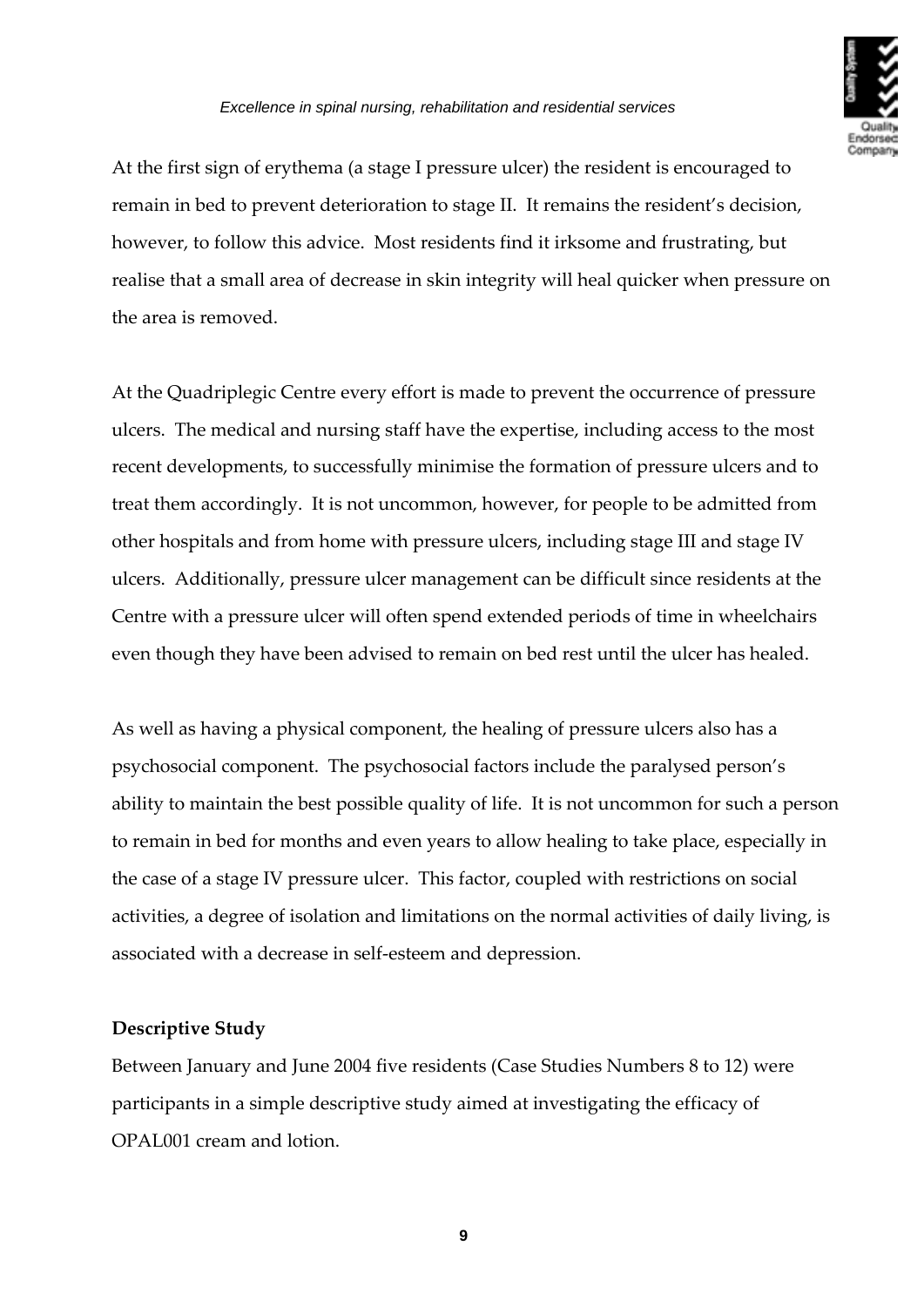

One of these residents did not have a pressure ulcer, but requested to be included in the study (see case study 8 for further details). The study design provided for treatment of each resident's pressure ulcer with OPAL001 cream and lotion for a period of 7 days, as from the anecdotal evidence of the previous case studies it was expected that a positive effect would be observed within this time frame. Treatment was extended beyond the 7 days where it was observed that the pressure ulcer was granulating, but more time was required for complete healing.

The descriptive study was terminated after 6 months when the OPAL001 products were removed from the Centre on the advice of Phoenix Eagle. This placed a severe limitation on the number of residents who met the eligibility criteria for inclusion in the study. Few residents at the Quadriplegic Centre develop pressure ulcers because of the excellence in maintaining prevention strategies. Over a 3 year period from 2001 to 2003 an annual average of 15 residents were treated for pressure ulcers.

The primary purpose of the descriptive study was to examine whether the treatment with the OPAL001 products could lead to the healing of stage II and III pressure ulcers in a very short period of time. Accordingly, residents who manifested any of the following criteria were excluded from the study as it was felt that, given the low sample size, these factors would confound the results:

- stage IV pressure ulcers
- sinus tracking
- diabetes
- symptoms of systemic infection.

All participants in the study were over 18 years of age and gave their written consent to participate in the study. They were aware that the OPAL001 was a new experimental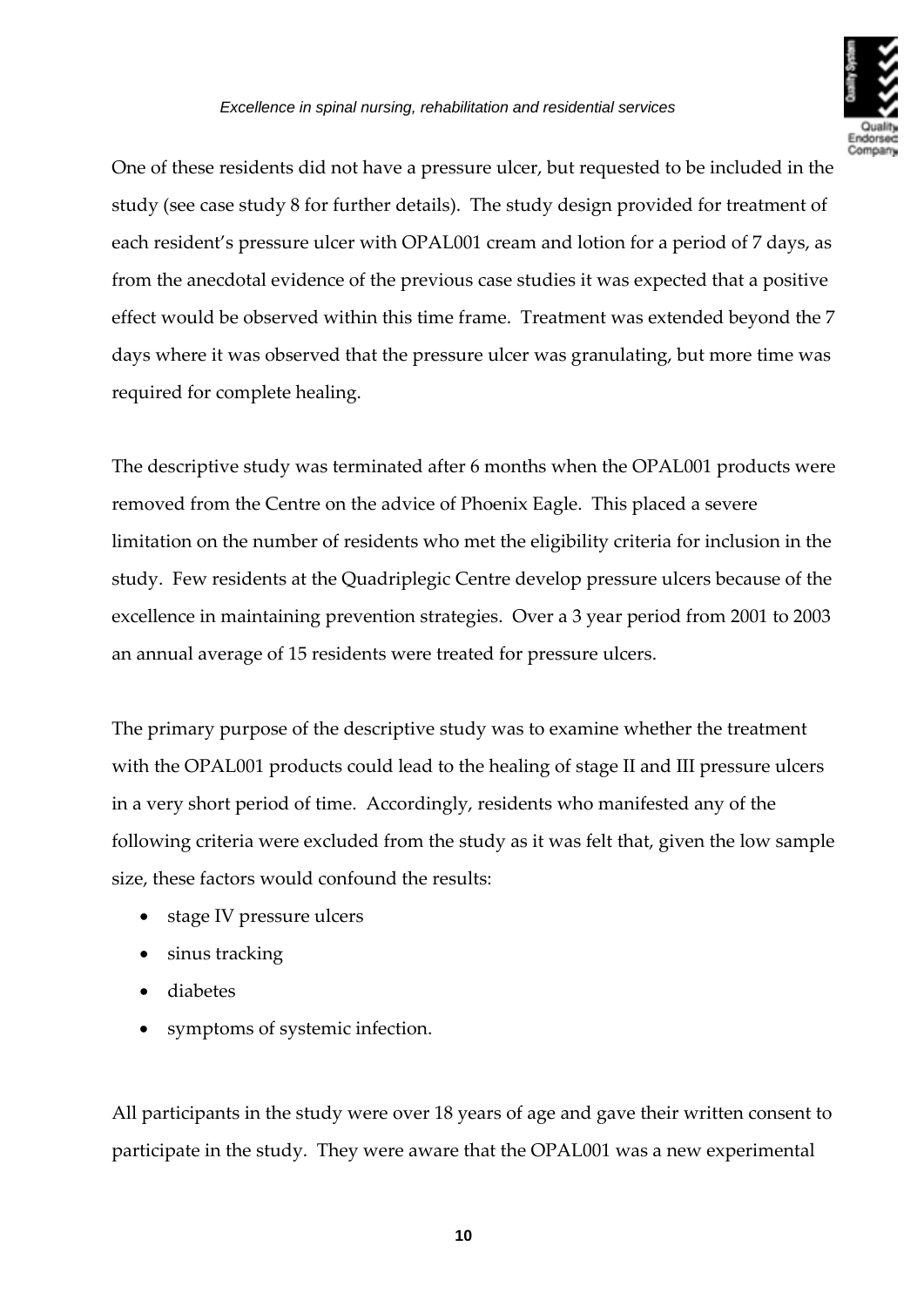

substance made from a fruit extract and that a small amount of the cream would be placed on the inside of the arm to test for any allergic reaction. The participants were informed that the application of the OPAL001 cream would cease immediately if an adverse reaction occurred and that the arm would be washed with milk. (None of the participants showed any allergic reactions.) Participants consented to remain on bed rest for the length of the trial if the wound was on the sacral area. They also consented to have daily photographs taken of the wound.

All of the primary nurses were educated in the treatment regimen and the required documentation. Wound location, the level of neurological impairment, urine and bowel continence, current medications (being used for other conditions), nutritional status, and weight of the resident were also documented. Previous pressure ulcer treatment was also noted. A daily record was kept for use in evaluating the efficacy of the OPAL001 treatment. Photographs were taken of the wound together with physical measurements using specially designed graph paper.

All participants received the same daily treatment of OPAL001 cream and lotion and a covering of a non-adherent dressing. The cream  $(1<sup>1</sup>/2$  ml) was applied each morning to the skin at a distance of 15 centimetres in all directions around the wound. The lotion (enough to wet a cotton bud) was applied directly into the wound in the evening.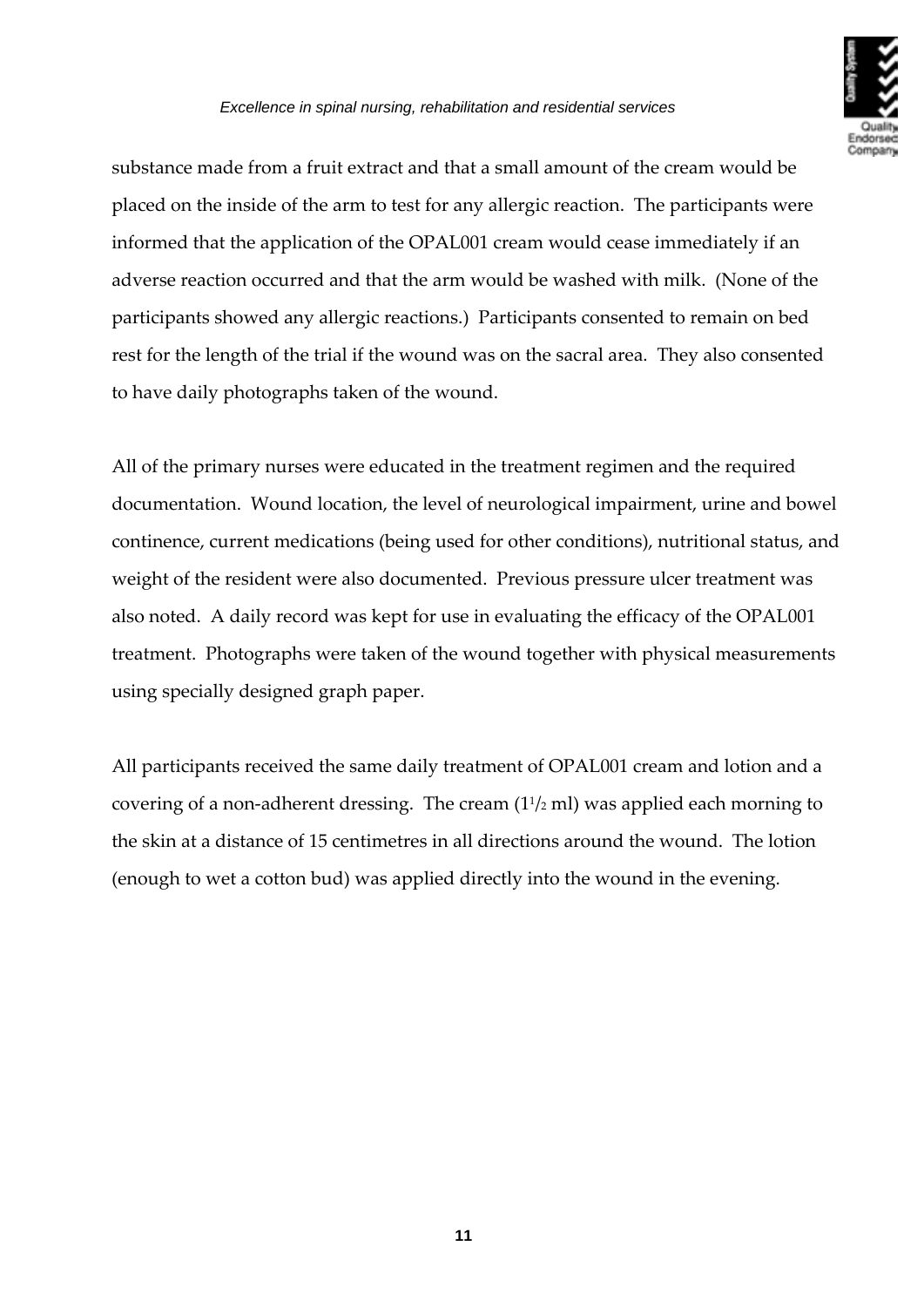

### <span id="page-11-0"></span>**Conclusion**

Whilst research into pressure ulcers is in its infancy in Australia, accumulated data suggests that they are a significant problem. A major factor of pressure ulcer treatment on a spinal paralysed person is the length of time they have to remain in bed. This not only restricts their ability to undertake the normal activities of daily living, but also contributes to mental health problems such as depression.

Healing of chronic wounds such as pressure ulcers is a complex and complicated phenomenon. Many factors such as diseases, nutrition, medications and in particular immobility may predispose an individual to develop such ulcers. It evident from the case studies presented that not all chronic wounds heal in the same way and at the same rate. This concurs with the literature which suggests that some chronic wounds follow a normal healing course whilst others are problematic (Bates, 1996). The residents who elected to be treated with the OPAL001 products had a variety of healing times, which were probably associated with variables such as age, general health and skin condition.

Management of pressure ulcers at the Quadriplegic Centre is dependent on the resident's ability to make an informed decision regarding prevention and treatment. Often the duration of healing time is related to the resident following the advice of the nursing staff. People with limb paralysis who elect to remain in their wheelchair for extended periods are more likely to develop pressure ulcers and experience a delay in healing time of the wound once developed, and in some cases healing will not take place at all. Removal of pressure is the primary treatment and the minimisation of pressure is the principal factor in preventing the formation of pressure ulcers.

The literature suggests that nurses with experience in wound care typically 'just know' when a wound is healing (Bates, 1996). The nurses at the Centre believed that the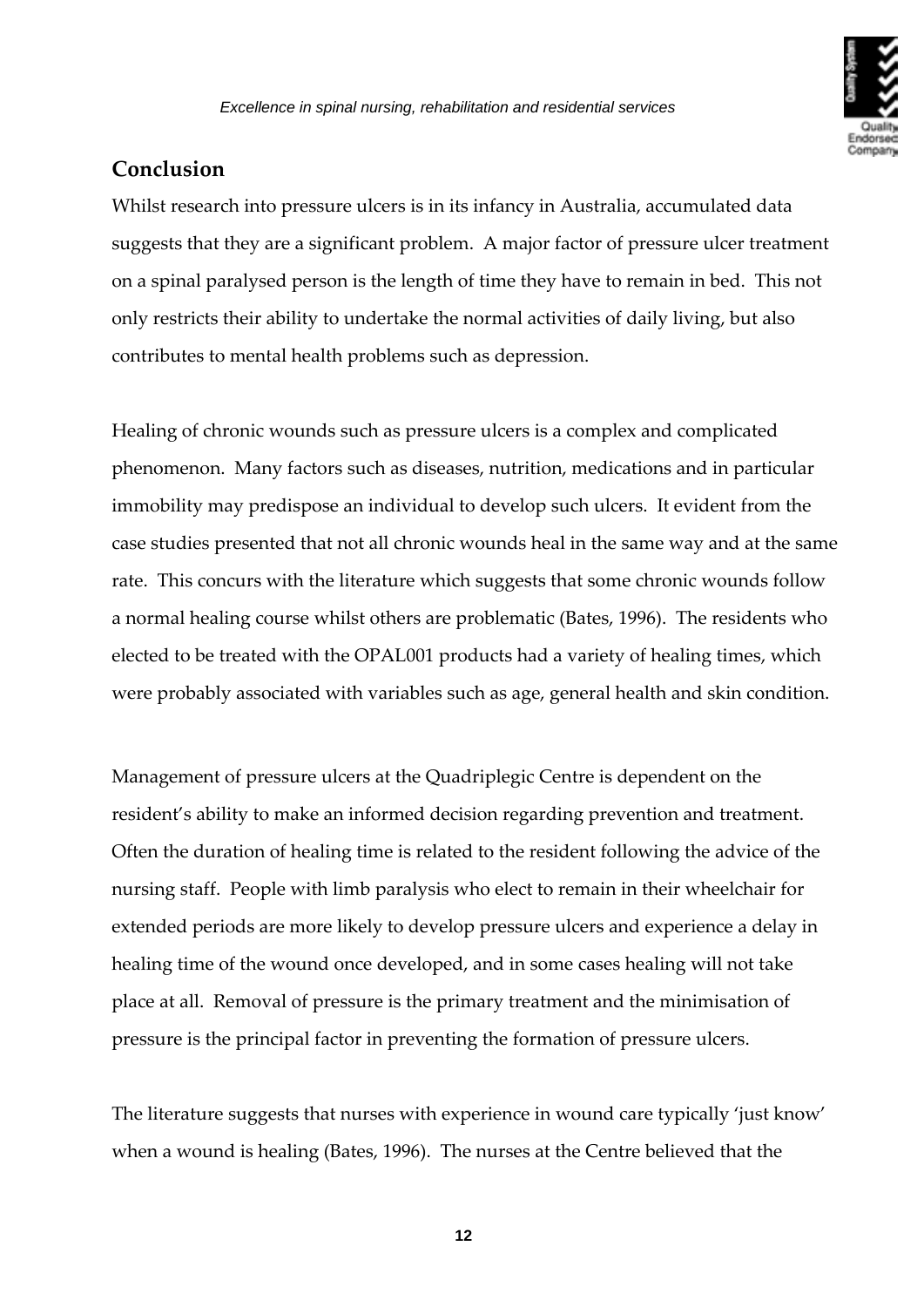

pressure ulcers treated with OPAL001 healed more quickly compared to other treatments. The evidence also suggests that the OPAL001 had an anti bacterial effect and prevented further infection. Importantly, no resident suffered any ill effects from the OPAL001 treatment. The evidence from the case studies, summarised in the table above, suggests that the OPAL001 cream and lotion had a significant effect on the healing process. Importantly, the evidence also suggests that the treatment with the OPAL001 cream and lotion inhibited the reoccurrence of pressure ulcers after healing.

It is recommended that a formal clinical trial with a larger sample population be undertaken to test the anecdotal evidence that the OPAL001 products have the capacity to significantly improve the quality of life of people who have developed pressure ulcers and to inhibit the development or reoccurrence of pressure ulcers in persons in the high risk category.

The anecdotal evidence suggests that the OPAL001 cream and lotion can fundamentally improve the quality of life for the spinal paralysed person. They may also potentiate the healing of pressure ulcers and in some instances may act to prevent further infection and the reoccurrence of pressure ulcers in the same location. Additionally, this anecdotal evidence indicates that the apparent rapidity of healing, and in some cases the healing of pressure ulcers that were not able to be healed by other treatments, results in a significantly reduced cost of care.

**A number of batches of the OPAL001 cream and lotion, known at the time as A cream and A lotion, were delivered to the Quadriplegic Centre over a number of months. Every batch of cream and lotion that was delivered had a noticeable healing effect. This suggests that notwithstanding the reported inconsistency between batches in chemical fingerprinting studies every batch of OPAL001 manufactured by Phoenix Eagle that was delivered to the Quadriplegic Centre contained the active pharmaceutical ingredients.**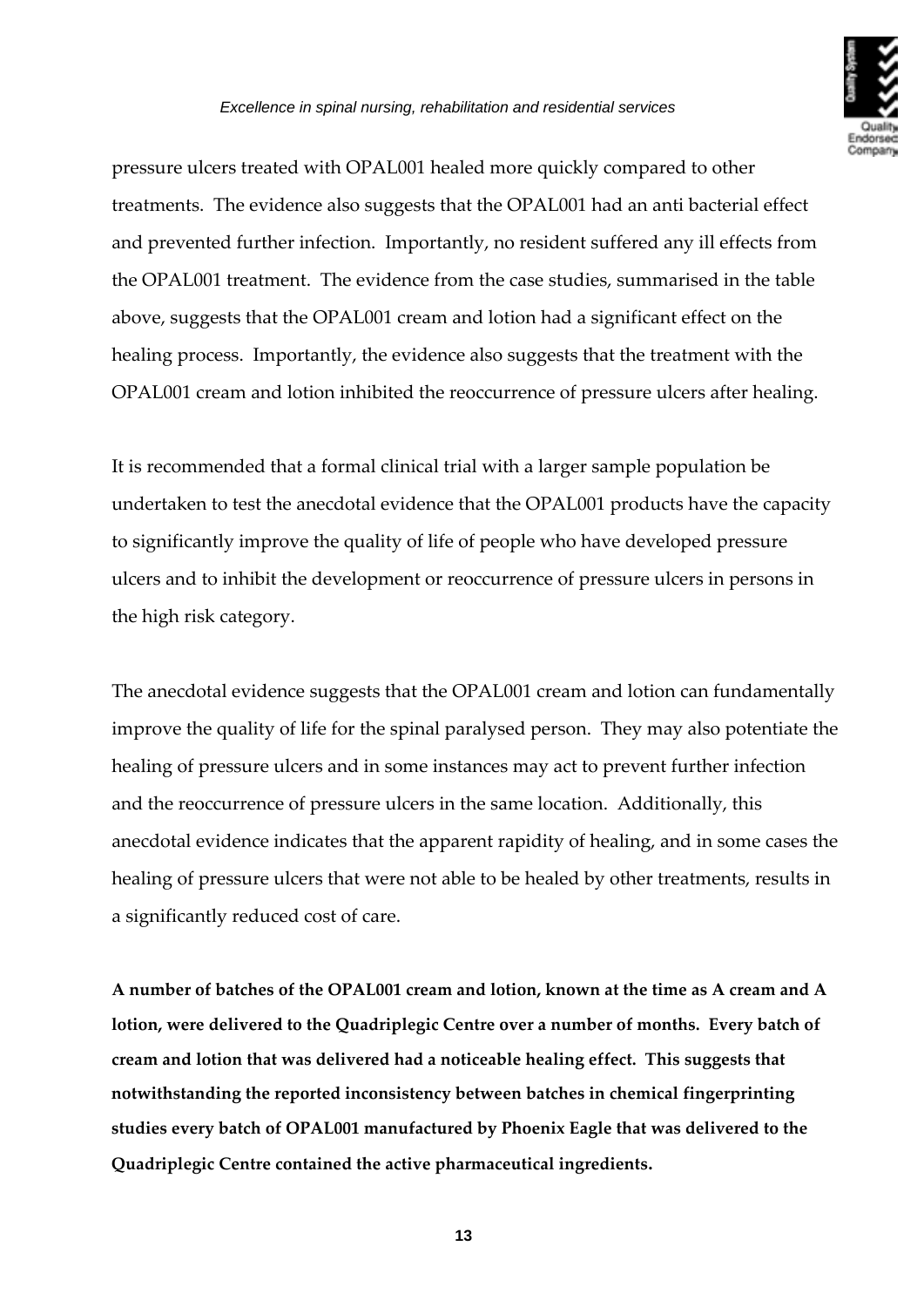

#### <span id="page-13-0"></span>**Introduction**

This 69‐year old male resident was the first to be treated with OPAL001 at the Quadriplegic Centre. He sustained a T<sup>10</sup> spinal cord injury following a road traffic accident in 1998. At this stage he could transfer by himself from bed to chair and perform his own toileting despite having no sensation or motor function below his waist. In 1999, he suffered a stroke, which further reduced his functional abilities and severely curtailed his independence and his normal activities of daily living.

The resident had to be mechanically hoisted from bed to chair which posed a problem for the nursing staff as he weighed 110kgs. His weight made it difficult to place the hoist sling and push the hoist into position thereby increasing the possibility of damage to the skin in the sacral area.

The resident had fair soft skin which was difficult to dry completely in the folds of skin especially in the gluteal crease. The resident subsequently experienced a skin tear to his buttock close to the gluteal crease. This was classed as a stage II pressure ulcer. The resident was encouraged to stay in bed once the skin tear had occurred, but he became frustrated and verbally abusive at this prospect.

He wanted to spend the day in his wheelchair so he could paint and smoke. (He smoked 50 cigarettes a day.) In line with the Centre's policy, his wishes were respected and he was assisted into his wheelchair each day.

#### **Previous treatments and results**

The constant unrelenting pressure on his buttocks of sitting in a wheelchair caused the skin tear to develop into a stage II pressure ulcer over a two month period. This was

**14**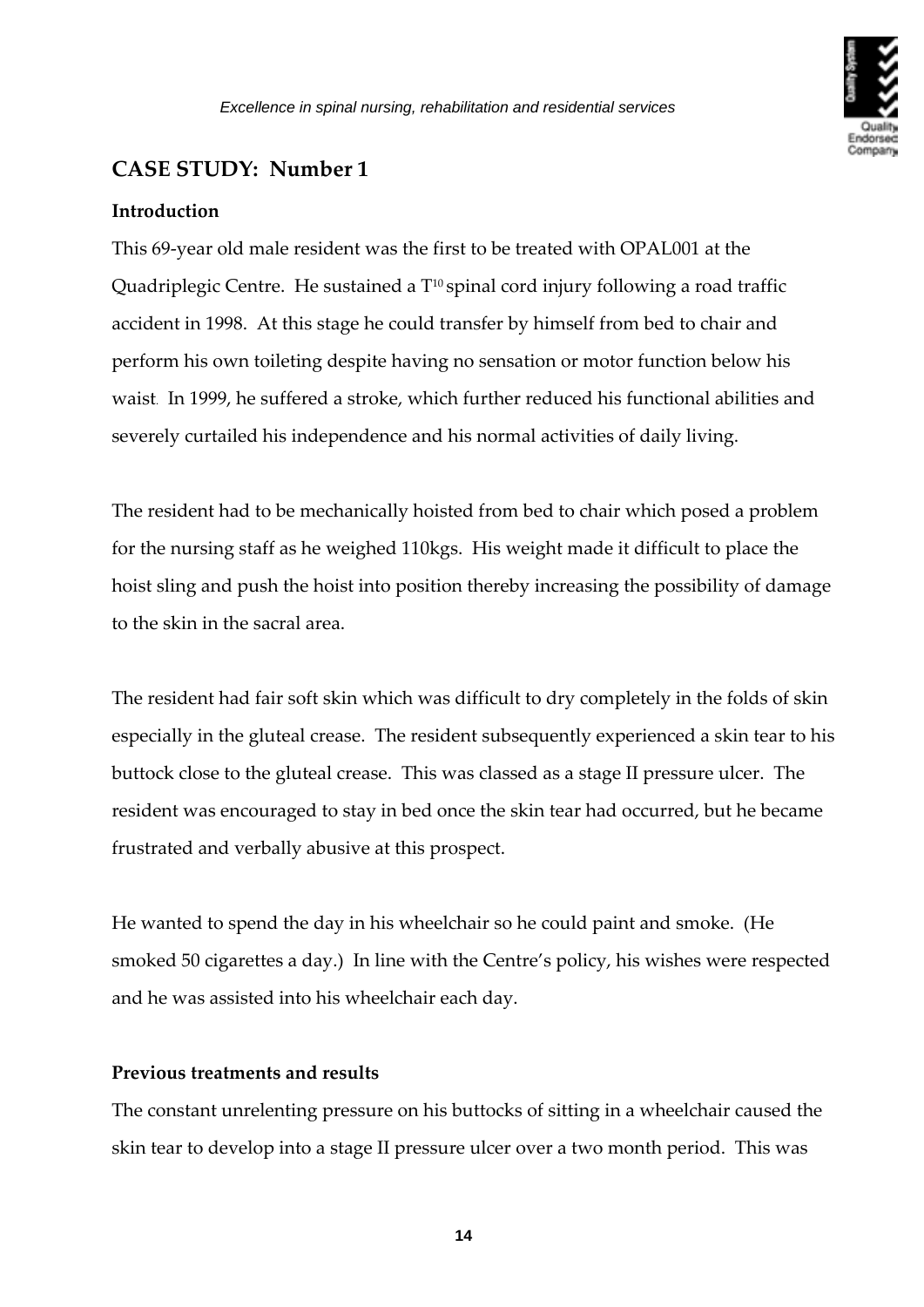

despite the pressure ulcer being treated with topical solutions such as betadine and being covered with a non-adherent dressing. The pressure ulcer was showing no sign of healing at the time the OPAL treatment was commenced.

#### **Products supplied and results**

The resident remained in bed from the commencement of treatment until the wound healed. At the time the treatment with OPAL001 cream commenced in November 2003, the lotion was not available. The cream was applied daily to the skin around the wound and covered with a non-adherent dressing, but this caused no change in the appearance of the wound. After 10 days of this treatment the lotion became available. The lotion was applied directly into the wound on a daily basis whilst application of the cream was continued around the wound. Within 24 hours of this combined treatment with the OPAL001 products, granulation commenced. The wound was completely healed within 6 days.

#### **Comments and observations**

During the 10‐day period when only the cream was applied the wound appeared to remain static; that is the size and depth of the wound did not change. Once the lotion was applied to the wound, however, granulating tissue began to appear. These facts suggest that while the resident's pressure ulcer did not deteriorate with bed rest and the application of the OPAL001 cream it was the application of the lotion directly on the wound that directly contributed to the healing process.

To date there has not been a reoccurrence of the pressure ulcer despite the resident being hoisted twice a day and refusing to lie on his side when in bed. Significantly, there was no scar tissue. Given that the resident had fair and fragile skin any wound would have been expected to result in a scar or the formation of scar tissue.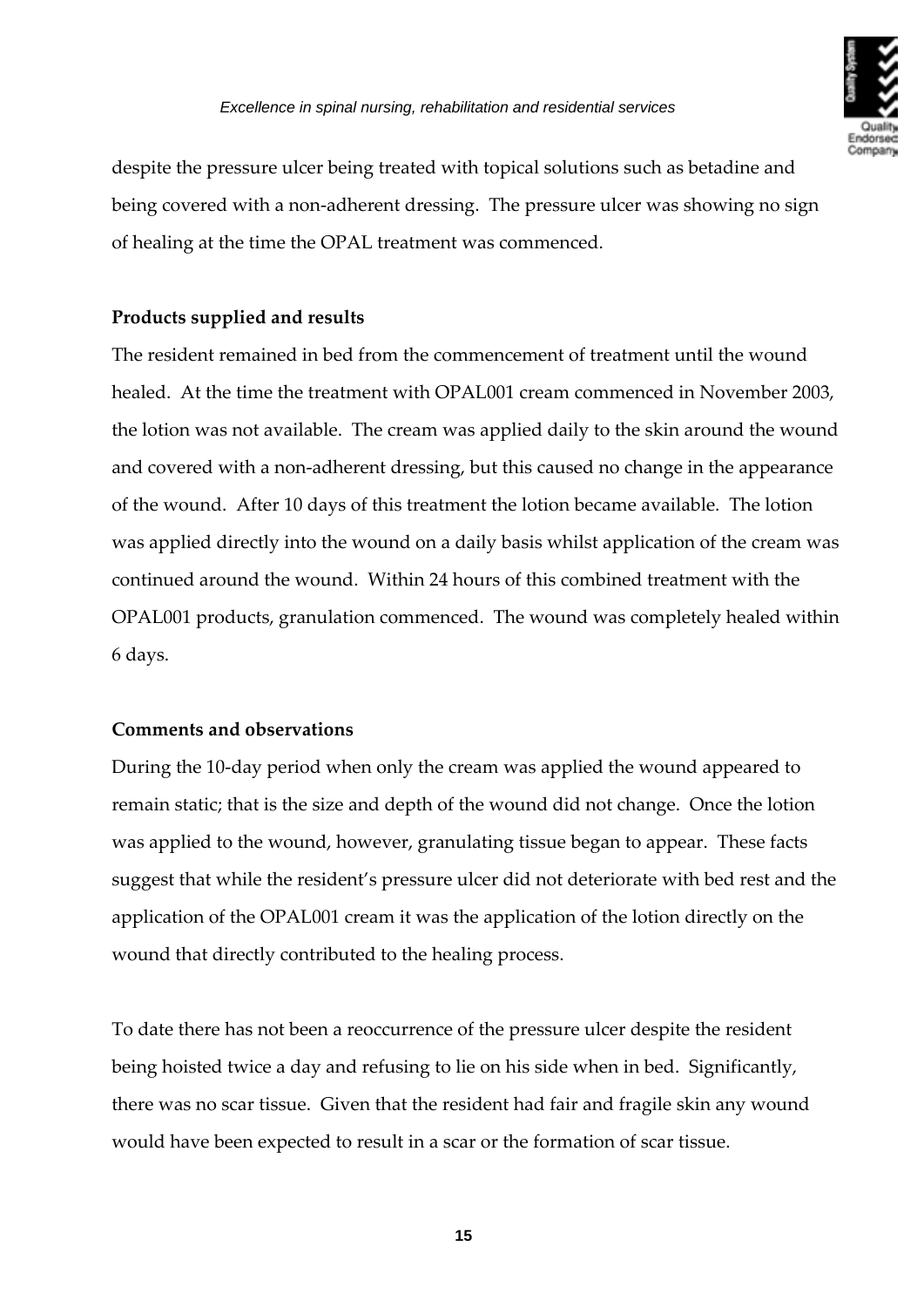

#### <span id="page-15-0"></span>**Introduction**

This 70‐year old female resident has suffered from multiple sclerosis for 35 years. During that time she had decreasing mobility which resulted in incomplete quadriplegia. She was admitted to the Quadriplegic Centre in October 2001, having been transferred from the spinal unit at Royal Perth Hospital where she had undergone Z plasty for a chronic pressure ulcer over her left ischium. This surgical procedure involved incising the buttock in the shape of a Z and refashioning the area with healthy tissue to cover the wound.

On admission to the Quadriplegic Centre the wound had not healed and had developed into a stage IV pressure ulcer, with a sinus tunnelling in the subcutaneous tissue. The skin surrounding the wound was excoriated. The resident presented with a poor appetite and was reluctant to drink water. She also had frail and sensitive skin. The moist areas such as the groin, gluteal crease and the area under her breasts were particularly prone to skin breakdown.

During the following two years the sinus was treated with a variety of medications. At times the wound appeared to improve allowing the resident the opportunity to sit in her wheelchair for short periods of time, which helped in preventing psychosocial problems such as depression. However, for the most part she was unable to sit in a wheelchair.

Prior to the application of OPAL products it was difficult to estimate the exact depth of the sinus. It was concluded by the experienced nurses that it would have extended through the muscle and maybe to the bone (stage IV) as 60 mls of saline could be flushed into the wound. This was a significant amount of fluid and indicated that the sinus was extensive. The saline leaking back out of the wound was a brownish yellow,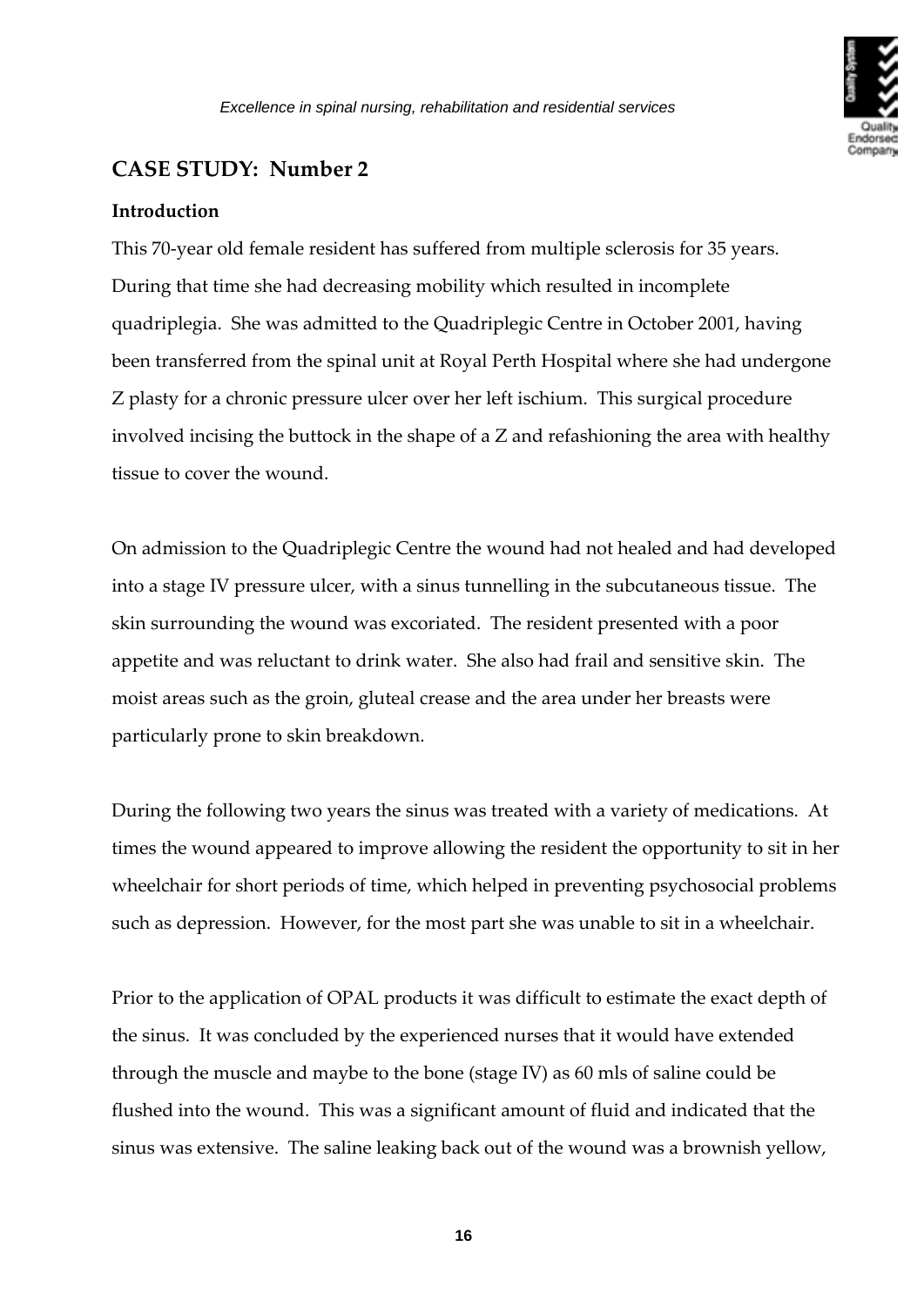

malodorous fluid, indicating the presence of stale blood and bacteria. A large absorbent dressing was needed to absorb the exudate.

#### **Previous treatments and results**

Prior to the application of the OPAL001 cream the resident's excoriated area on the buttocks was treated with various ointments and solutions including clotimazole, betamethasone, betnovate, bactraban and betadine. It was also covered with a duoderm dressing. The sinus was syringed with normal saline. These treatments had little effect in reducing the inflammation and no effect on the sinus. It was decided that because of the infection in the sinus that diluted vinegar (weak acetic acid) might be effective in reducing the infection if it was syringed into the cavity. The sinus cavity began to marginally improve, but the excoriated area remained unchanged.

#### **Products supplied and results**

Initially, 3 weeks prior to the OPAL001 lotion being made available, OPAL001 cream was applied daily directly onto the excoriated area, whilst vinegar was syringed into the sinus. There was an immediate reduction in the inflammation of the excoriated area.

When the OPAL001 lotion arrived it was syringed daily into the sinus replacing the vinegar. Within 2 days the colour of the fluid changed to a transparent colour and the sinus started to close. Within 2 weeks of commencement of treatment with the lotion the wound was sufficiently healed for the resident to be able to sit in her wheelchair for short periods of time. The pressure ulcer was completely healed within 3 weeks.

#### **Comments and observations**

It is not uncommon for chronic wounds to be contaminated with micro-organisms, yet rarely do organisms on the surface of wounds cause infection (Rudensky, Lipshits, &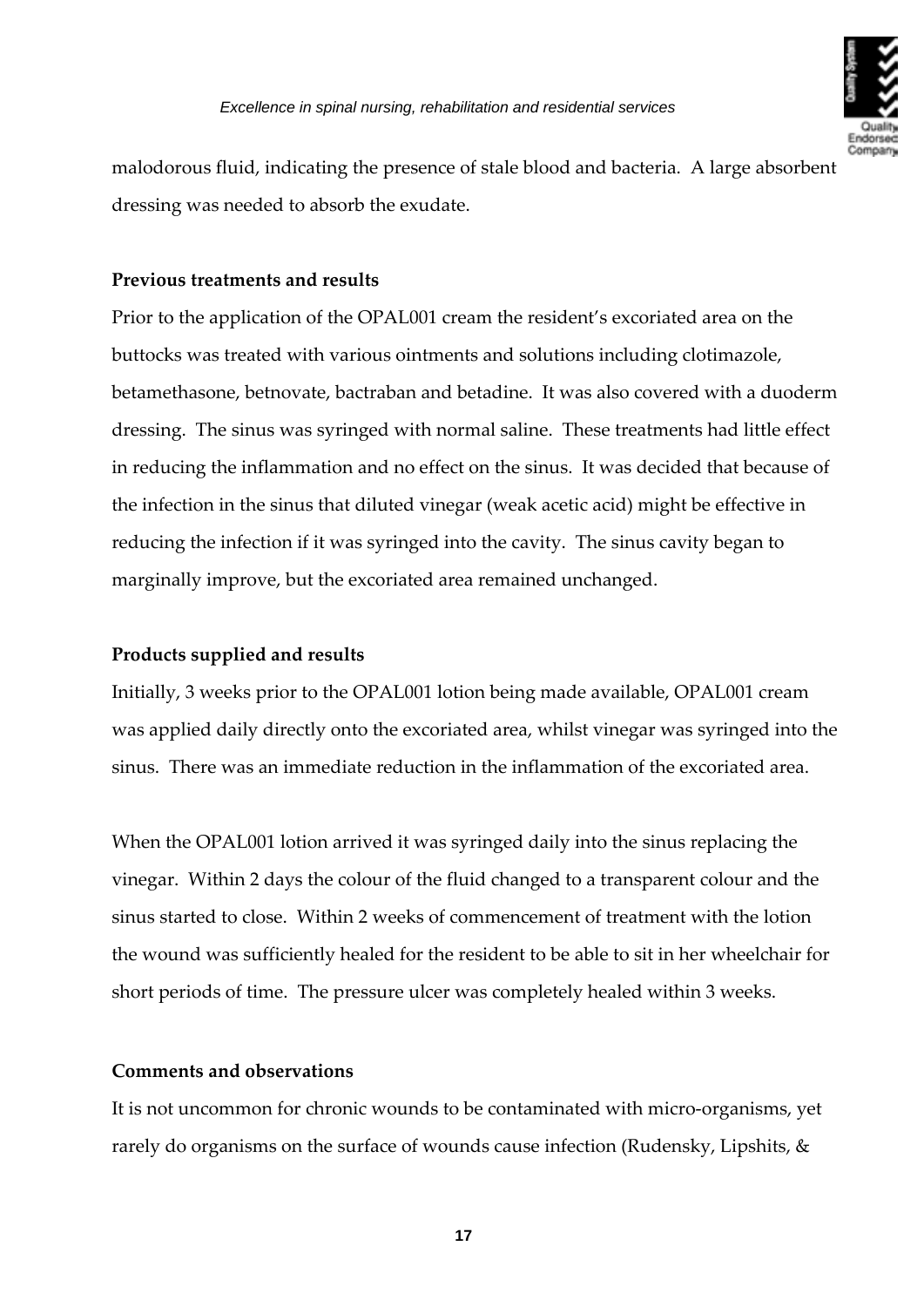

Isaacsohn et al, 1992). The wound of this resident, however, was infected with *Pseudomonas aeruginosa* bacteria when she was admitted to the Centre. This particular organism seldom attacks those in good health. It thrives in deep dark tissues and can multiply rapidly in water. It is known that a mildly acidic environment (pH 5.8‐6.6) can decrease *Pseudomonas aeruginosa* (Rolstad, Ovington, & Harris, 2000). The acetic acid was useful in reducing the bacteria, but the acid probably irritated the surrounding skin. Once OPAL001 cream was applied to the skin the area became pink and healthy. Similarly, the OPAL001 lotion contributed to the accelerated healing of the sinus as evidenced by the sinus rapidly becoming less malodorous and the exudate diminishing in volume and returning to a clear colour.

Other complications to the healing process were the medications the resident was taking for her pain and her diminishing fluid intake. The analgesics whilst keeping her pain under control would have added to her immobility as she would have been less likely to relieve pressure on her sacral area. They would also have diminished her ability to self administer fluid. A further contributing factor which inhibited healing was the continual leakage of faecal matter from her bowels into the wound.

The excoriated area and sinus had not noticeably improved in 2 years of best-practice treatment at the Quadriplegic Centre. Yet within in 14 days of treatment with OPAL001 cream and lotion the pressure ulcer was sufficiently healed to enable her to sit in a wheelchair. Significantly, neither the excoriation nor the sinus has reappeared.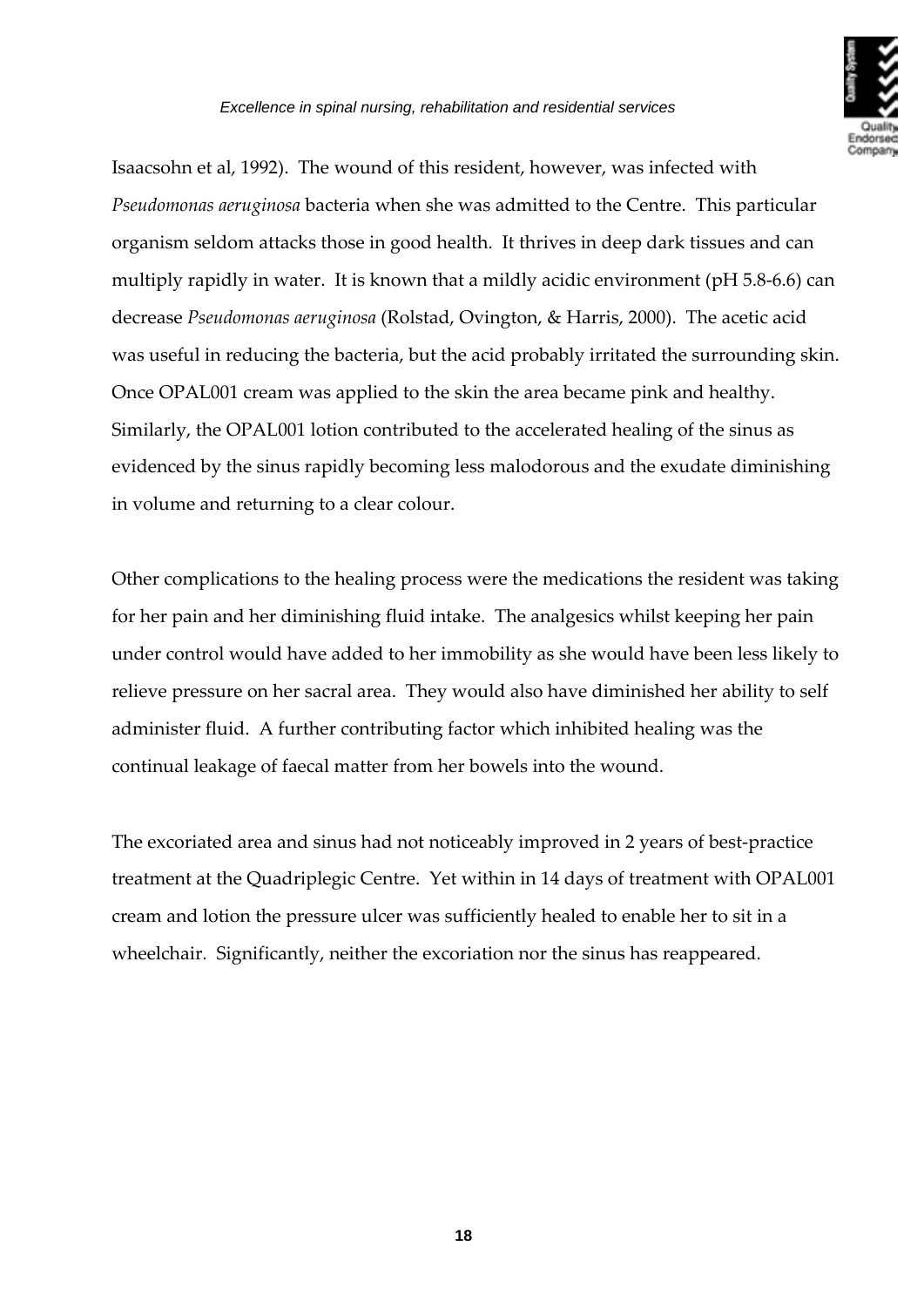

#### <span id="page-18-0"></span>**Introduction**

This 85‐year old male resident was admitted to the Quadriplegic Centre in 2000 after damaging his spinal cord following a fall from bed at home. He had no motor function below  $C^5$ , but had total sensation. He had no history of previous pressure ulcers. The resident emigrated from China in 1995 and spoke very little English. Interpretation of important information was conveyed by his wife and a Chinese nurse.

During the day the resident enjoyed being in his wheelchair for short intervals, but was unhappy lying on his side when in bed. Consequently, the resident remained on his back for extended periods of time especially during the night.

Pressure ulcers commonly develop very rapidly if there is a high intensity of pressure such as is placed on the buttocks when in a wheelchair or lying on one's back in bed. They develop more slowly in areas subject to low intensity pressure such as the heels and elbows. Regular checks of the skin over bony prominences for redness (erythema or stage I) are performed whenever residents are turned in bed and when dressing.

There are no medications that can prevent pressure ulcers from deteriorating if pressure is not relieved on the wound. Healing of a pressure ulcer is effected by relieving the pressure and dressing the ulcer if the skin has broken (stage II) to prevent infection and to assist the repair of damaged tissues.

In December 2003, the resident developed erythema in the gluteal crease. This developed to a stage II pressure ulcer over the next 6 weeks as a result of his refusal to lie on his side when in bed.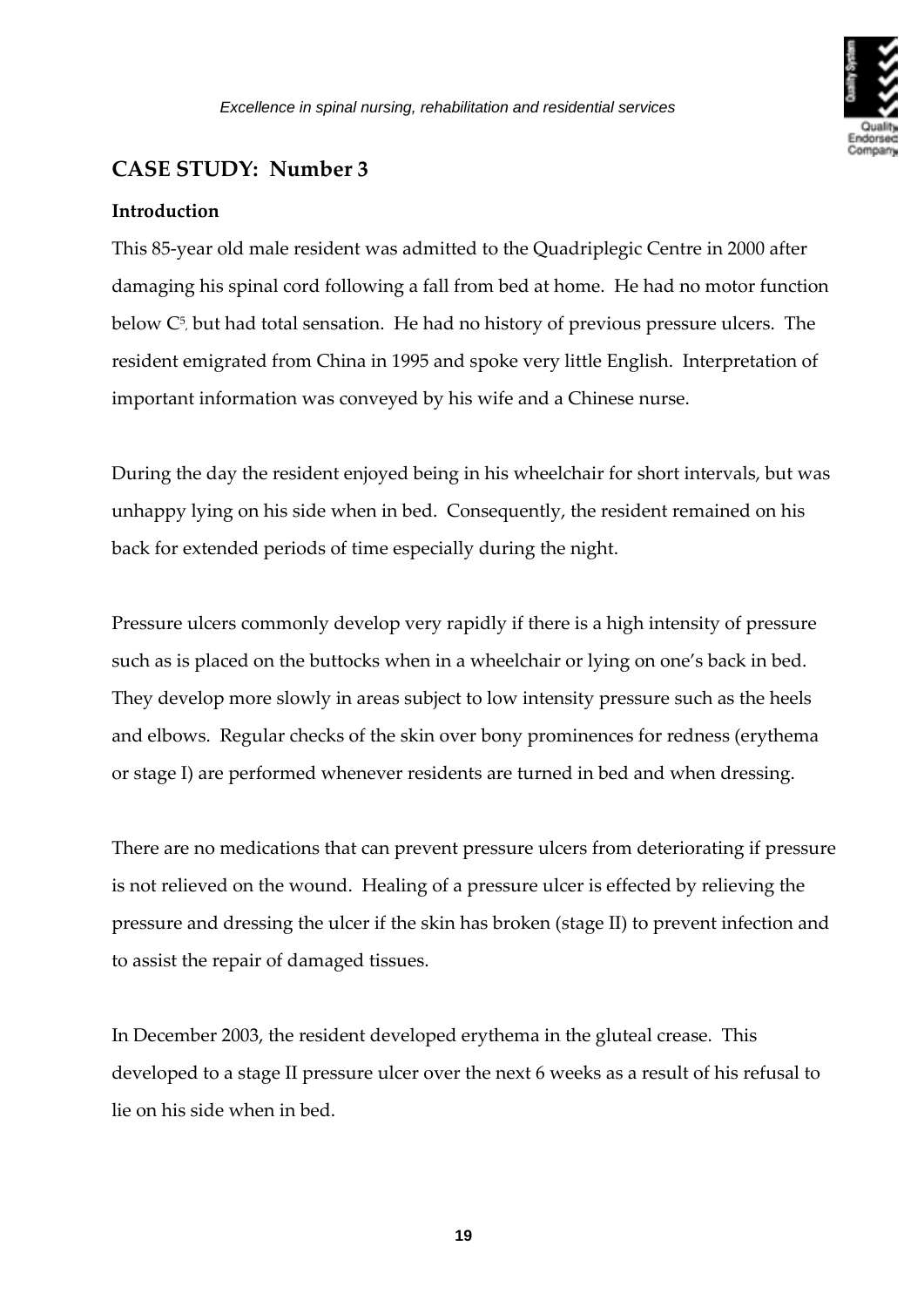

#### **Previous treatments and results**

The stage II pressure ulcer was not treated with any other medications as it developed at a time when the OPAL products were available. Nursing staff had witnessed the results of using the OPAL001 cream and lotion on other residents and believed that this resident's wound would benefit from the same treatment.

#### **Products supplied and results**

OPAL001 cream was applied to the skin surrounding the wound and the lotion was applied directly into the wound as directed by the pharmacist. Within 48 hours the wound showed noticeable signs of healing, that is granulation had commenced and the wound appeared less red. The ulcer was sufficiently healed within 7 days to allow the resident to sit in his wheelchair for short periods of time. It had completely healed by the end of the second week.

#### **Comments and observations**

This resident remained on complete bed rest during treatment with the OPAL001 products, apart from sitting in his wheelchair for short periods of time in the second week. During this time the resident was encouraged to lie on his side, but this was difficult to achieve at all times as he preferred lying on his back. A Roho mattress was provided to aid in relieving pressure on the buttocks.

It is impossible to apportion the rate of healing between the bed rest and the use of the OPAL 001 cream and lotion. The nurses involved thought that the ulcer healed far more quickly than conventional treatment. Significantly, there has been no reoccurrence of the pressure ulcer.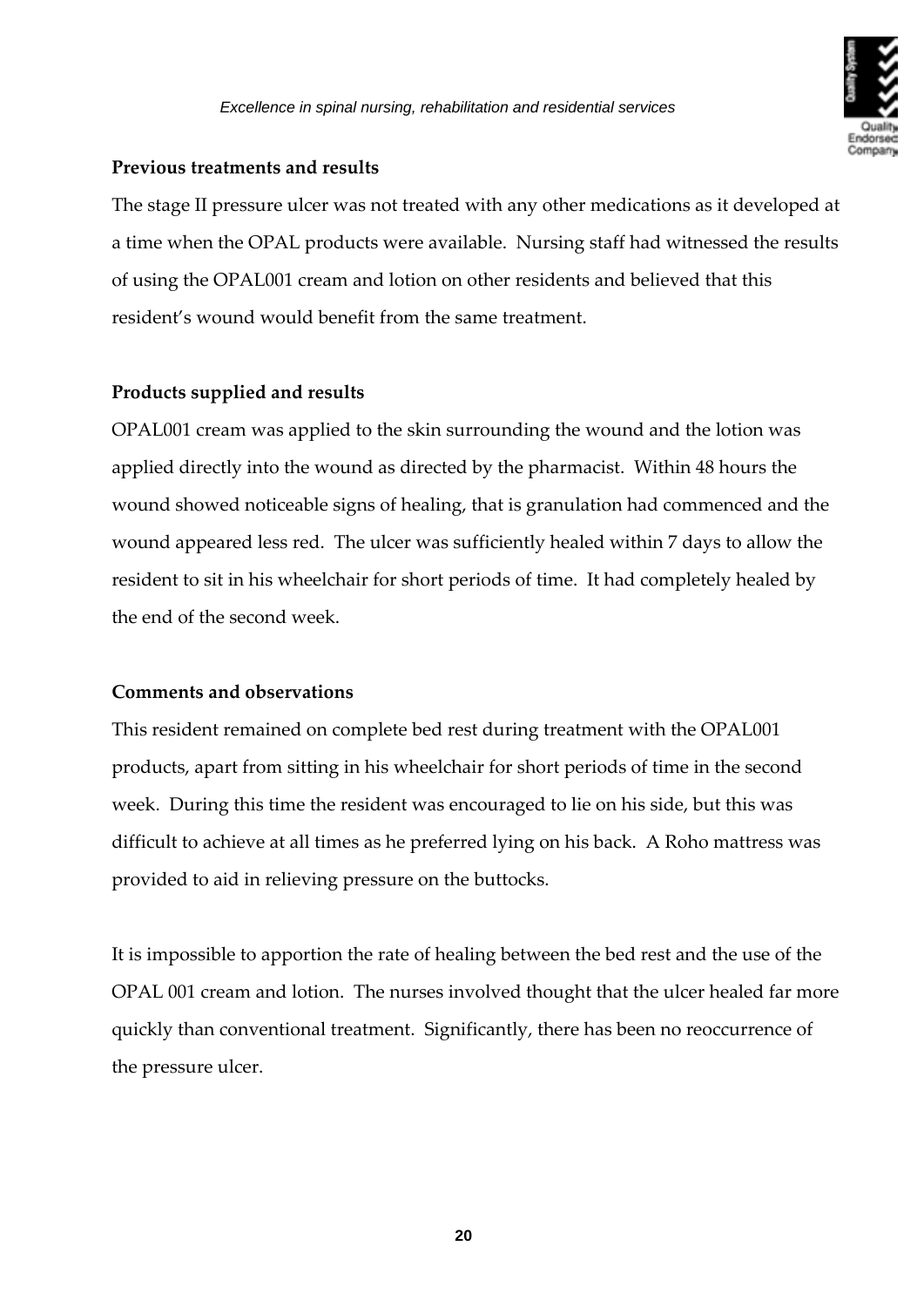

#### <span id="page-20-0"></span>**Introduction**

This 63‐year old female resident had suffered from multiple sclerosis for 15 years and was admitted to the Quadriplegic Centre in 1998. Over that time she had many pressure ulcers due to her dry, fragile and sensitive skin. Her skin was kept supple with antiseptic bepanthen cream to prevent further occurrence. She understood that she needed a strict regimen to relieve pressure on her sacral area, but was not prepared to stay on bed rest preferring to sit in her wheelchair for most of the day. It takes very little force or friction to cause skin breaks of people who have fragile sensitive skin, especially in body areas that are in constant contact with clothes or bed clothes that are under pressure from body weight. Despite adherence to standard techniques for preventing pressure ulcers her skin broke (stage II) in the gluteal crease in October 2003.

#### **Previous treatments and results**

Prior to treatment with OPAL001 the pressure ulcer was treated for 7 days with betadine, but showed little sign of healing. It is usual to cover a wound with a suitable dressing but in this case the pressure ulcer could not be covered with a dressing as the resident was allergic to adhesive tape.

#### **Products supplied and results**

As the wound failed to heal in response to treatment with betadine, a daily treatment with OPAL001 cream applied directly onto the wound was commenced. At the time it was felt that the lotion would evaporate too quickly causing the cells on the surface of the wound to dry out, but that the nature of the cream would allow it to adhere sufficiently to protect underlying tissue without a dressing.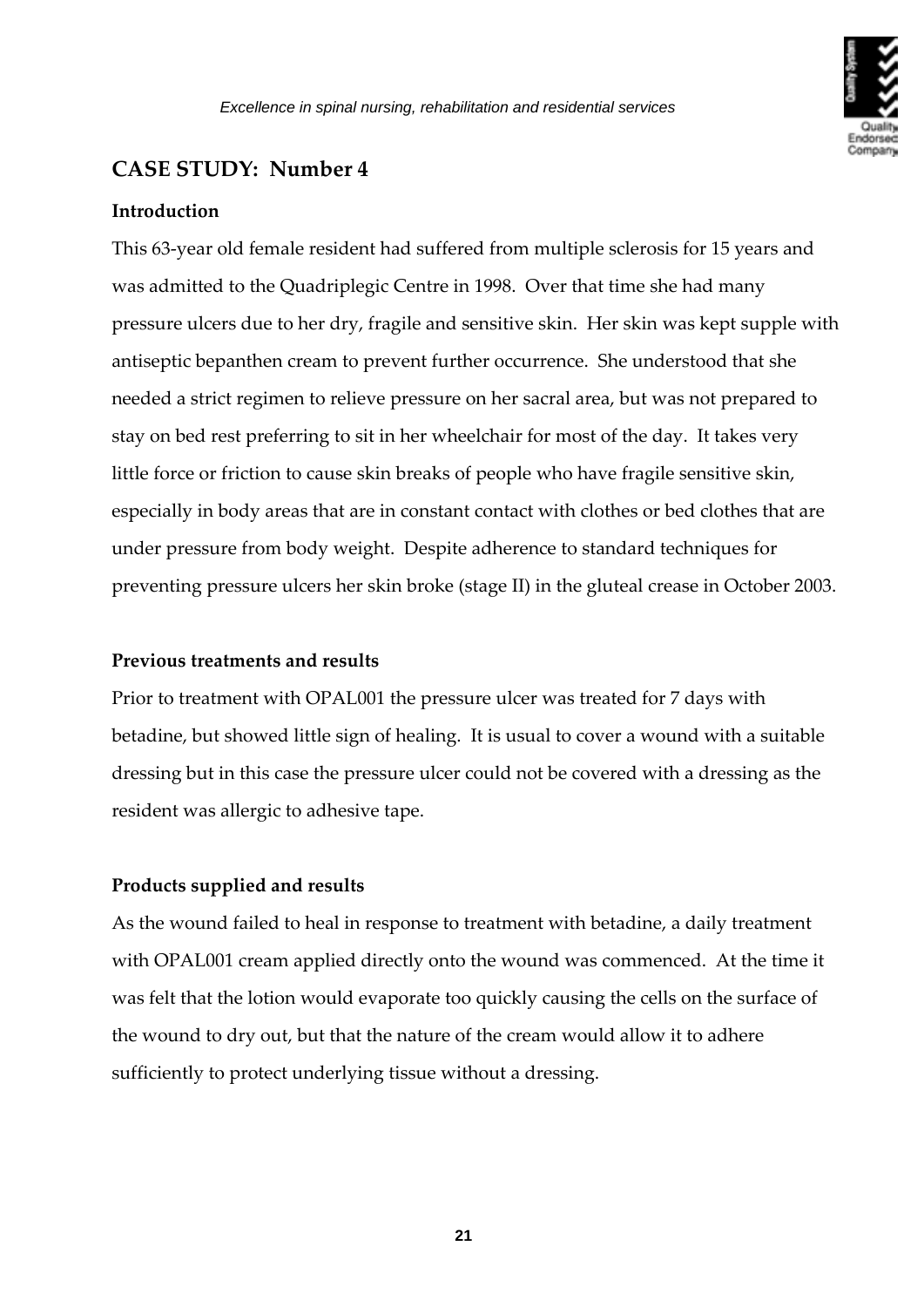

On commencement of treatment with the OPAL001 cream the resident was assisted to move from side to side to relieve pressure from the mattress whilst on strict bed rest. The wound began to show signs of granulation within 48 hours and in 10 days there was sufficient healing to allow the resident to get up into her wheelchair for short periods of time. The pressure ulcer had completely healed in a further 5 days.

#### **Comments and observations**

The resident's sensitive, dry skin and allergic reaction to adhesive dressings made the care of this wound particularly challenging. Normally dressings are placed on pressure ulcers to allow the resident to move freely whilst protecting the ulcer from friction caused by material including clothing and bed clothes. Dressings also keep the wound moist and at a constant temperature whilst providing a barrier from micro‐organisms. This is the optimal environment for wound healing (Rolstad, Ovington & Harris, 2000).

It was felt that the stage II ulcer should have healed in a shorter time than 15 days given the history of other residents on the same treatment. This longer healing time may have been related to the resident's disease process. People with multiple sclerosis often have compromised immune systems. This means they are more susceptible to contracting infections and take longer to heal. This resident had a history of multiple skin integrity problems such as rashes, blisters, cellulitis, patches of urticaria and skin breaks in her groins and gluteal crease. Since treatment with OPAL001 products some of these skin integrity problems have not returned and there has been no reoccurrence of pressure ulcers in the sacral area.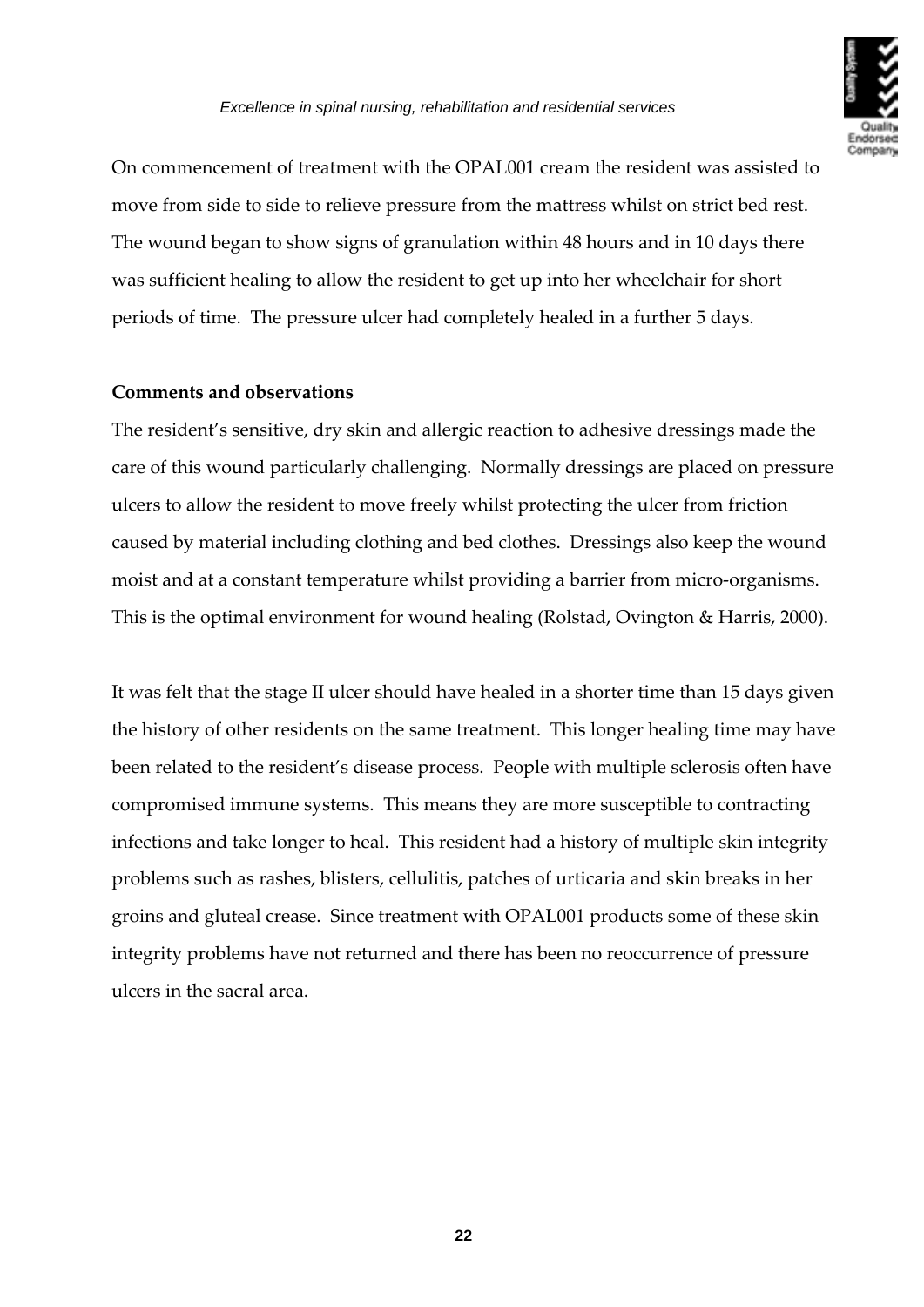

#### <span id="page-22-0"></span>**Introduction**

This 72‐year old female resident had suffered from multiple sclerosis for 24 years and was admitted to the Quadriplegic Centre in 1998. She had a healthy appetite, but was unable to feed herself because of the limited mobility in her arms and hands. Consequently, a percutaneous endoscopic gastrostomy tube was inserted into her stomach to allow nutritious fluid to be administered and absorbed.

The resident was a quadriplegic. She had a very supportive family who took her out on frequent occasions, which meant she sat in her wheelchair for long periods of time. The wheelchair has no springs and the jarring in the motor vehicles caused constant friction and pressure on her sacral area. Additionally, continual sweating meant that there was a high risk of a decrease in skin integrity, particularly in the gluteal crease. In October 2003 over a period of 2‐3 weeks a stage I pressure ulcer developed over the sacral area. Despite standard preventive treatment such as towelling the skin dry following showering and toileting and the fitting of an appropriate cushion in the wheelchair, the skin broke and the pressure ulcer developed to stage II, with the surrounding skin becoming inflamed. Once the skin broke the resident was confined to bed and the standard treatment of keeping pressure off the wound commenced.

#### **Previous treatments and results**

Initially, the wound was treated with betadine and covered with a tegaderm dressing for one week and then a biatain dressing was applied, also for one week. This form of dressing is semi‐occlusive and is able to keep the wound moist. Dressings were, however, difficult to keep in place because of continual sweating. None of these treatments appeared to have any effect on the wound. On the third week OPAL001 treatment was commenced.

**23**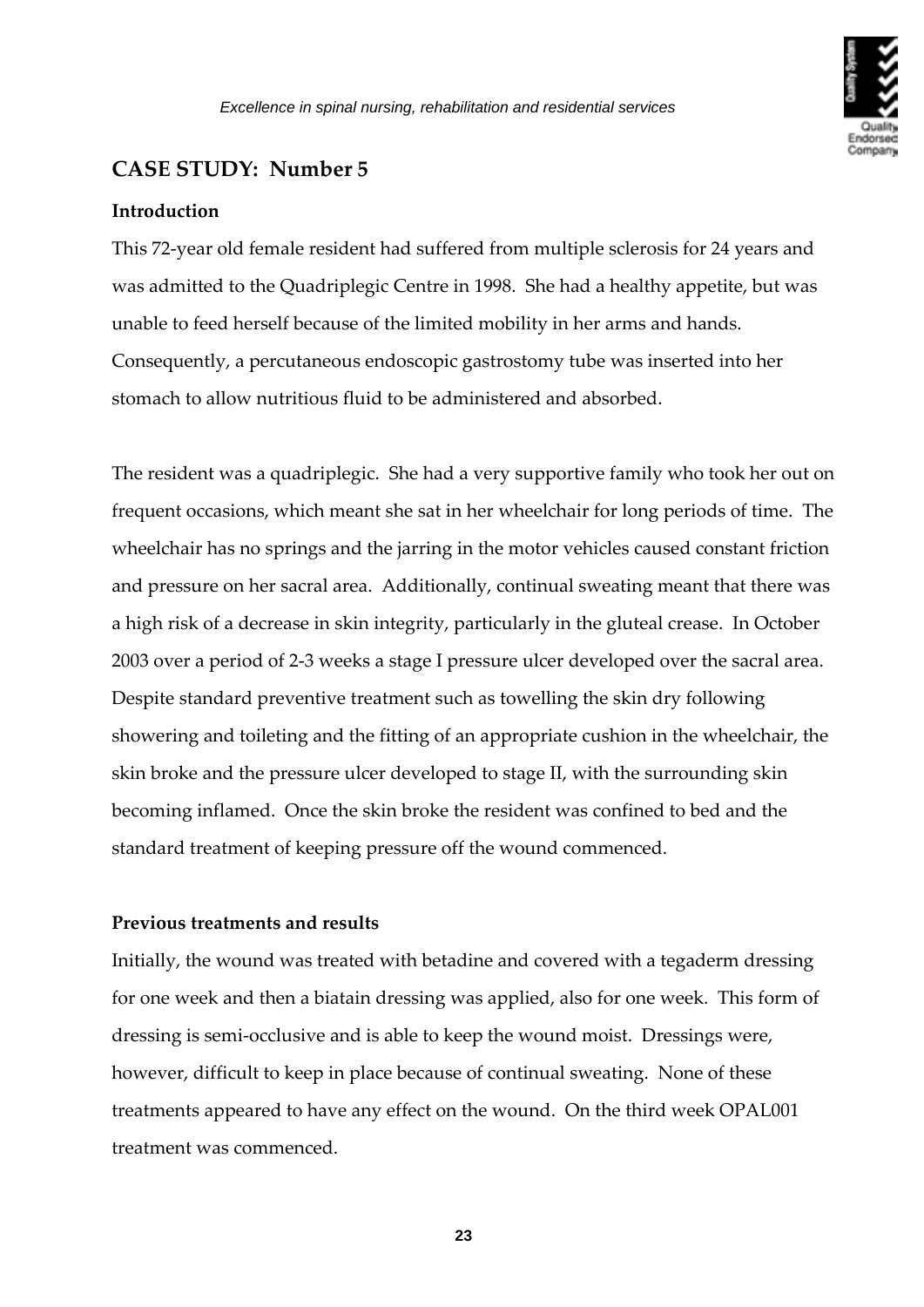

#### **Products supplied and results**

For two days OPAL001 cream was applied daily to the skin surrounding the pressure ulcer, but seemed to be ineffective. This was probably associated with the amount of sweat present. Consequently, the cream was ceased and OPAL001 lotion was applied daily directly on to the wound. The pressure ulcer immediately showed signs of granulation. This treatment continued for 3 days until the wound was sufficiently granulated for the resident to resume her normal activities of daily living in her wheelchair. The wound took a further 4 days to completely heal.

#### **Comments and observations**

This resident's wound was particularly challenging to treat as adhesive dressings would not adhere to her buttocks. It was anticipated that the healing time would be significantly extended as the wound remained uncovered.

Surprisingly, however, the gel-like nature of the lotion adhered sufficiently to the wound to allow it to remain moist. Normally dressings perform this task by providing an optimal environment for granulation to occur. The resident was positioned on alternate sides free from the pressure of bedclothes which also allowed air to circulate around her sacral area.

Whilst the resident on occasions had suffered from excoriation in the gluteal crease, she had never previously developed a pressure ulcer whilst she was living at the Centre. It is unknown if she had suffered from pressure ulcers prior to admission to the Centre.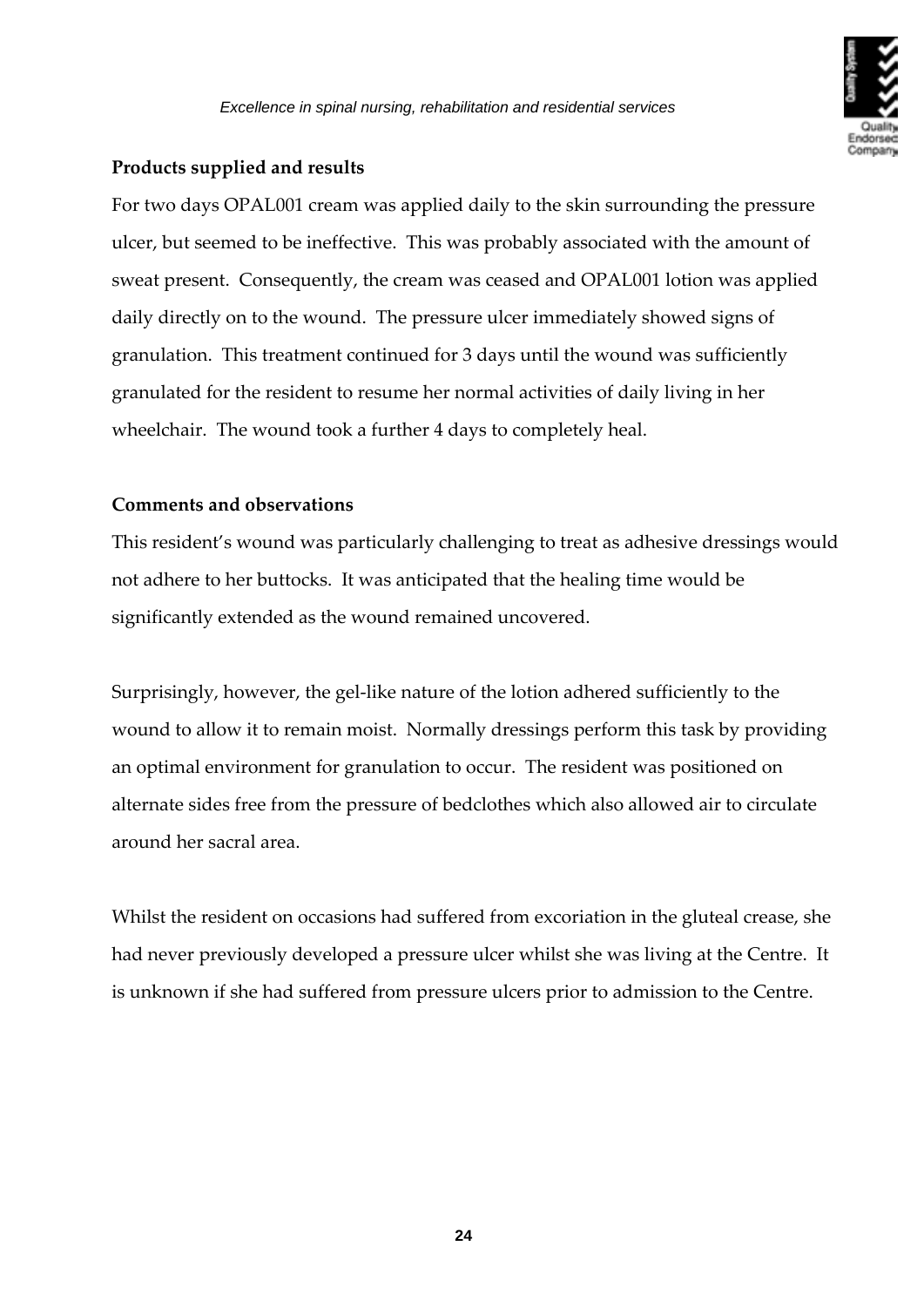

#### <span id="page-24-0"></span>**Introduction**

This 69‐year old female resident was admitted to the Quadriplegic Centre in 1998 having been confined to a wheelchair since 1968 with polyarthritis. Although she had a limited range of mobility she had full sensory perception. Her appetite was poor and she had difficulty feeding herself. Her skin was frail and dry. The resident suffered from extreme pain in her joints for which she was taking strong analgesics. She was also taking a mixture of other drugs including sedatives which rendered her confused and unable to tolerate a normal diet. Despite the nursing staff strongly recommending to her that she stay in bed so that the pressure could be relieved on her ischium, she insisted on sitting in her wheelchair for extended periods during the day so she could smoke. This combination of factors not only hindered the healing of the stage I pressure ulcer that had formed but caused it to develop into a stage IV pressure ulcer over a period of 19 months.

The pressure ulcer developed over the left ischium with two sinus tracks (see glossary) running deep into the tissues. One sinus tracked approximately 13 cms and the other 2 cms into a blind pocket. There was a bridge of granulated tissue between the sinuses. It was anticipated that this bridge would eventually break down leaving a large crater in the subcutaneous tissue.

#### **Previous treatments and results**

The pressure ulcer that had developed was treated with various products including intrasite gel, biatain, calcium alginate and kaltostat. These are dressings impregnated with substances that assist in the healing of chronic wounds such as pressure ulcers. These treatments were used over a 19 month period prior to OPAL001 treatment. The resident decided to stay in bed one month prior to commencing the OPAL001 treatment.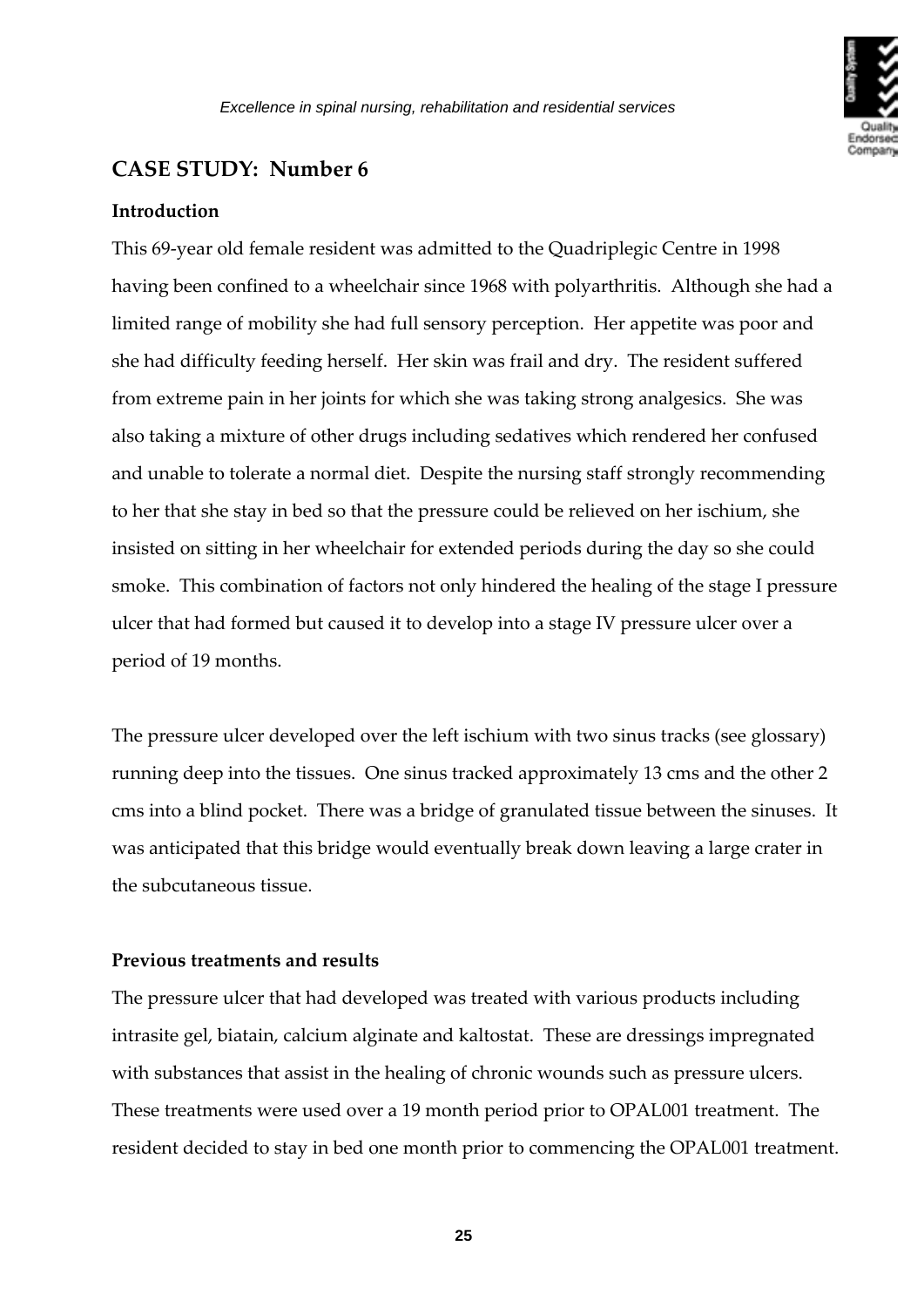Neither bed rest nor the various applications of products changed the appearance of the wound. One of the sinuses was packed with 2 metres of ribbon gauze soaked in saline. There was a large amount of exudate which necessitated covering the wound with a non‐adhesive absorbent dressing. The exudate was malodorous and coloured with a mixture of blood and pus which clearly indicated that the ulcer was infected. There were no signs of bacteraemia such as fever.

#### **Products supplied and results**

In October 2003 the resident received daily treatments to the pressure ulcer and sinus with OPAL products. The cream was applied in the morning to the surrounding skin and the lotion was applied with a syringe directly into the sinus in the evening.

After 48 hours of the OPAL001 treatment the exudate appeared transparent and the amount had decreased. It was also evident that the tissues in the sinus were undergoing rapid granulation.

There was a potential problem in that the granulation could close the opening of the sinus before healing had been completed at its base. Should this have occurred, it would have left a closed cavity prone to infection and further breakdown of tissue. To prevent this from occurring OPAL001 cream was applied directly to the edges of the sinus opening with a swab stick. Normally, the swab stick would have been socked in saline. The sinus was kept open with a small wick (5cms) soaked in the OPAL001 lotion.

After 72 hours it was apparent that granulation was rapidly ascending from the base. At this stage the wound was sufficiently granulated to discontinue the OPAL cream on the swab stick. The granulation in the bridge increased and finally covered the smaller

**26**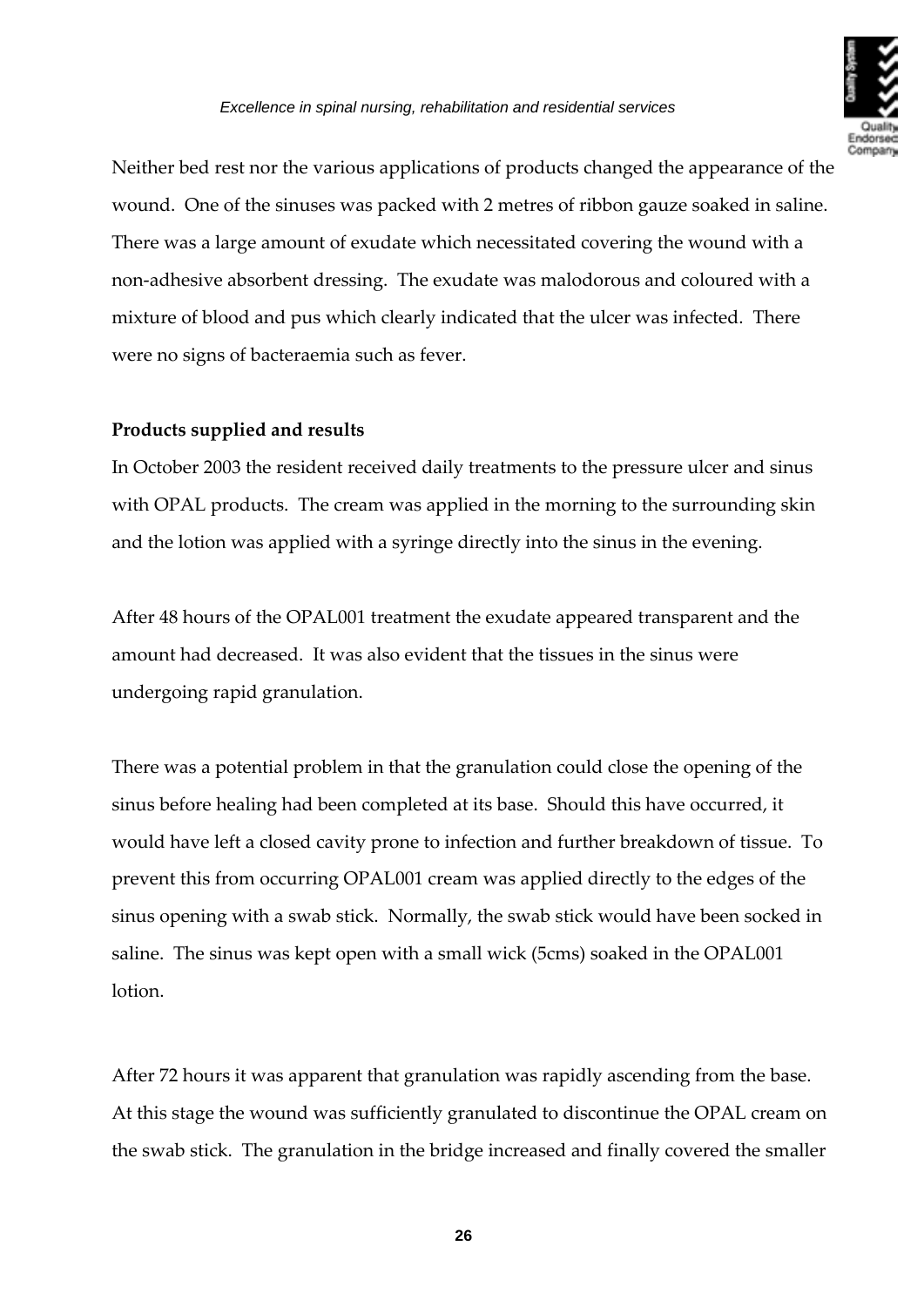

sinus opening. The resident's wound was sufficiently healed (no breaks in the skin) within 2 weeks of the commencement of the OPAL001, treatment to allow her to resume her normal activities of daily living in her wheelchair**.** As the pressure ulcer had been a stage IV, that is loss of subcutaneous tissue, the damage to the tissues left the resident with a small depression on her buttock. Complete healing, that is epithelialisation, took place following 3 weeks of OPAL001 treatment.

#### **Comments and observations**

In the experience of the nursing staff at the Quadriplegic Centre a stage IV pressure ulcer of a resident who stays in bed, takes a minimum of 4 months to heal in optimum conditions. In an individual who refuses bed rest during the day it is not uncommon, for the healing time of such wounds to be 12 months or longer. The tissue damage of such an ulcer includes muscle and subcutaneous tissue. This accounts for the long healing process and a residual healed cavity. Whilst new cells form and grow quickly in the dermis and epidermis, muscle and subcutaneous tissue are not regenerated at the same rate. Healing of such a pressure ulcer is, therefore, a lengthy process. It is important that cells in the dermis and epidermis do not regenerate too quickly as they will close the surface of the wound and leave a crater underneath. The crater can become infected which will cause the epidermis and dermis to disintegrate. Wounds should, therefore, granulate in an ascending manner. In this case study the nurses who dressed the resident's wound were continually amazed at the daily rate of granulation. Although the resident is left with a small depression in the skin over the ischium the skin surface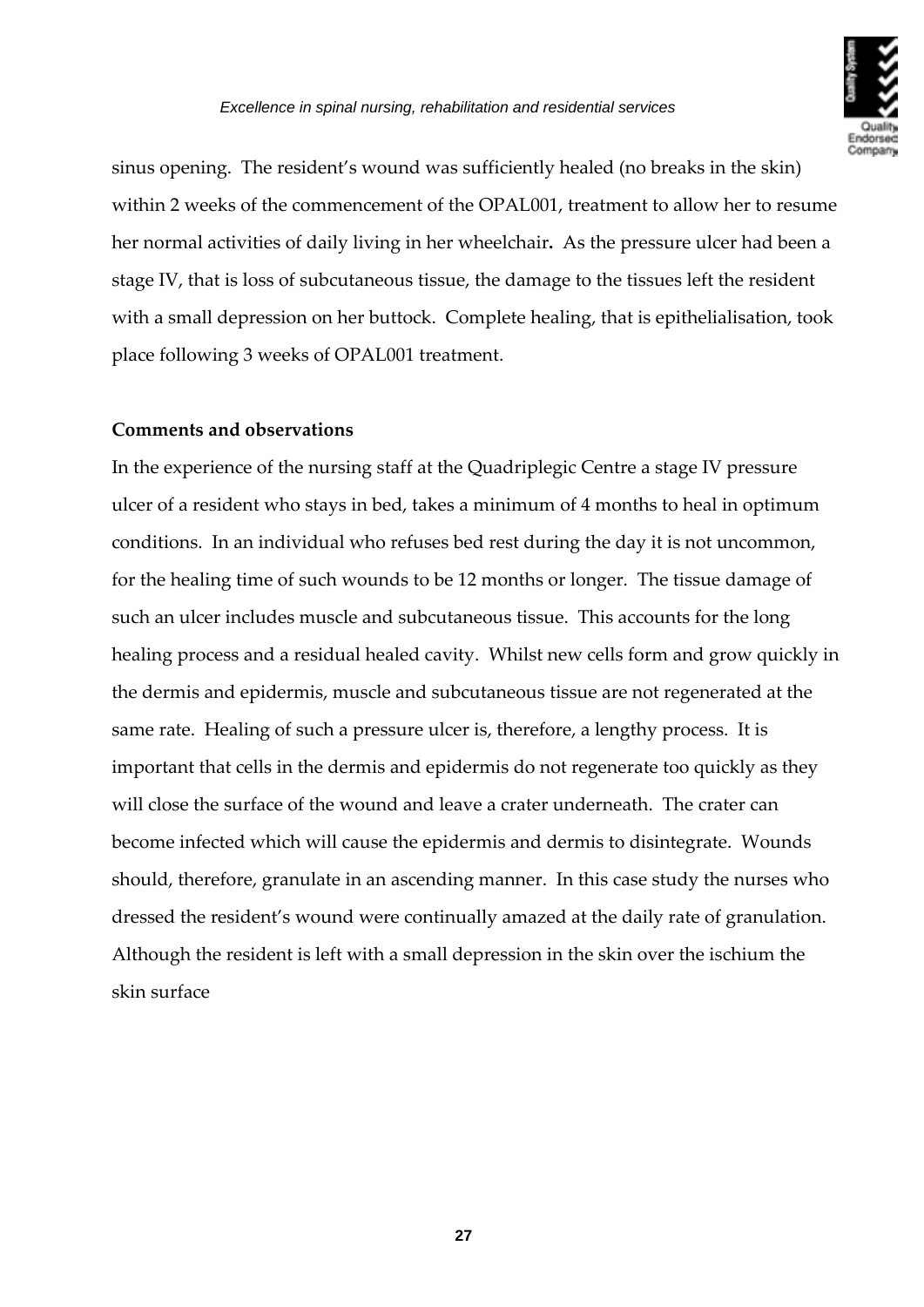

#### <span id="page-27-0"></span>**Introduction**

This 79‐year old female resident suffered a spinal cord injury in a bomb blast in 1976. This trauma destroyed her left hip joint, kidney and lower jaw. The resident took daily antibiotics to prevent osteomyelitis from the shrapnel. She was admitted to the Quadriplegic Centre in January 2004 from the spinal unit at Royal Perth Hospital, having undergone Z plasty for a large pressure ulcer over the left ischium. The surgery was successful with the wound being completely healed by the time of admission.

The resident's skin was fair and dry which increased her risk of developing pressure ulcers. The resident insisted on sitting in her wheelchair every day. Unfortunately, her wheelchair cushion was ill-fitting; it was uneven and totally unsuitable for somebody without a hip. This exacerbated the pressure on her ischium and undoubtedly contributed to the eventual development of a pressure ulcer in the same location. Despite frequent attempts by the nursing staff to position her comfortably in the wheelchair, nine months after admission to the Quadriplegic Centre the skin broke (stage II) over the right ischium.

#### **Previous treatments and results**

The pressure ulcer was treated with betadine and dressed with biatain for one week. Biatain was sufficiently pliable to mould to fit the cavity of the missing hip joint and its polyurethane foam provided a soft cushion.

Despite being treated with betadine and dressed with biatain the wound became sloughy. The pressure ulcer was surgically debrided immediately prior to treatment with OPAL001 lotion and cream. It was only after the surgery that the full extent of the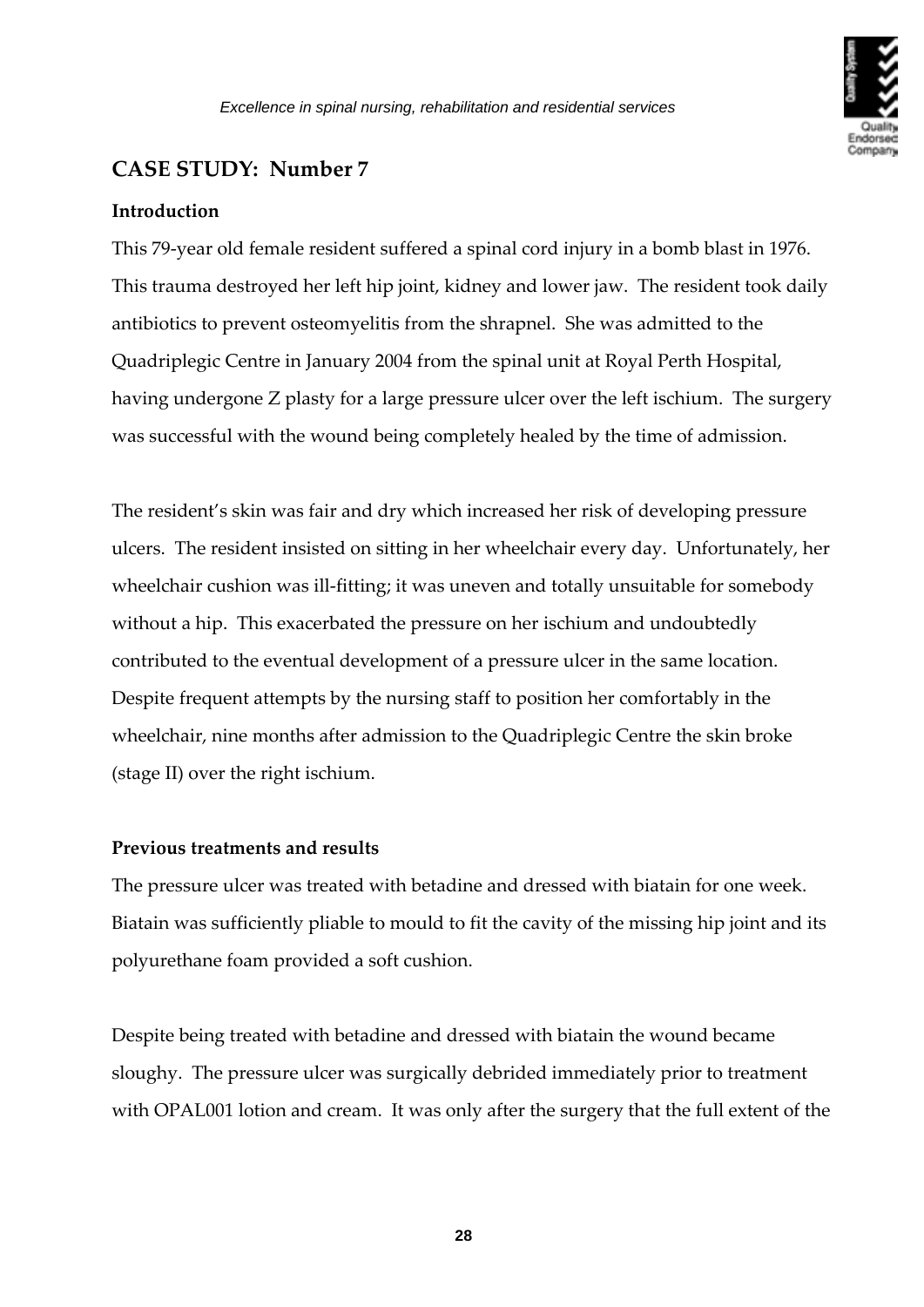wound was able to be assessed, it being revealed that there was a loss of subcutaneous tissue creating a small cavity, i.e. it had developed into a stage III pressure ulcer. The use of surgical techniques to debride necrotic tissue has proven over time to be the most expedient method of treating chronic wounds (Dolynchuk, 2001). The primary benefit of surgical debridement is that the removal of the necrotic tissue may reduce the underlying infection sufficiently to allow tissue regeneration to commence.

#### **Products supplied and results**

Since the previous treatment with betadine and biatain had not prevented tissue necrosis (cell death) it was decided to treat the wound daily with OPAL001 cream and lotion. The cream was applied to the skin surrounding the wound in the morning and the lotion directly into the wound at night. With this treatment the wound showed signs of granulation after 24 hours and within 7 days it was healed sufficiently for the resident to transfer into her wheelchair with new cushion for short periods. By the following week the wound had healed completely.

#### **Comments and observations**

The resident's pressure ulcer was treated for 11 months in the spinal unit at Royal Perth Hospital prior to the Z plasty being performed. It is unknown what treatment was used to treat the wound prior to the surgery. The spinal unit, however, would have used bed rest and frequent turns to relieve pressure over the resident's ischium.

In the experience of the clinical nurses at the Centre, a stage III pressure ulcer would normally have taken significantly longer than 7 days after debridement to heal sufficiently for the resident to be able to cease bed rest.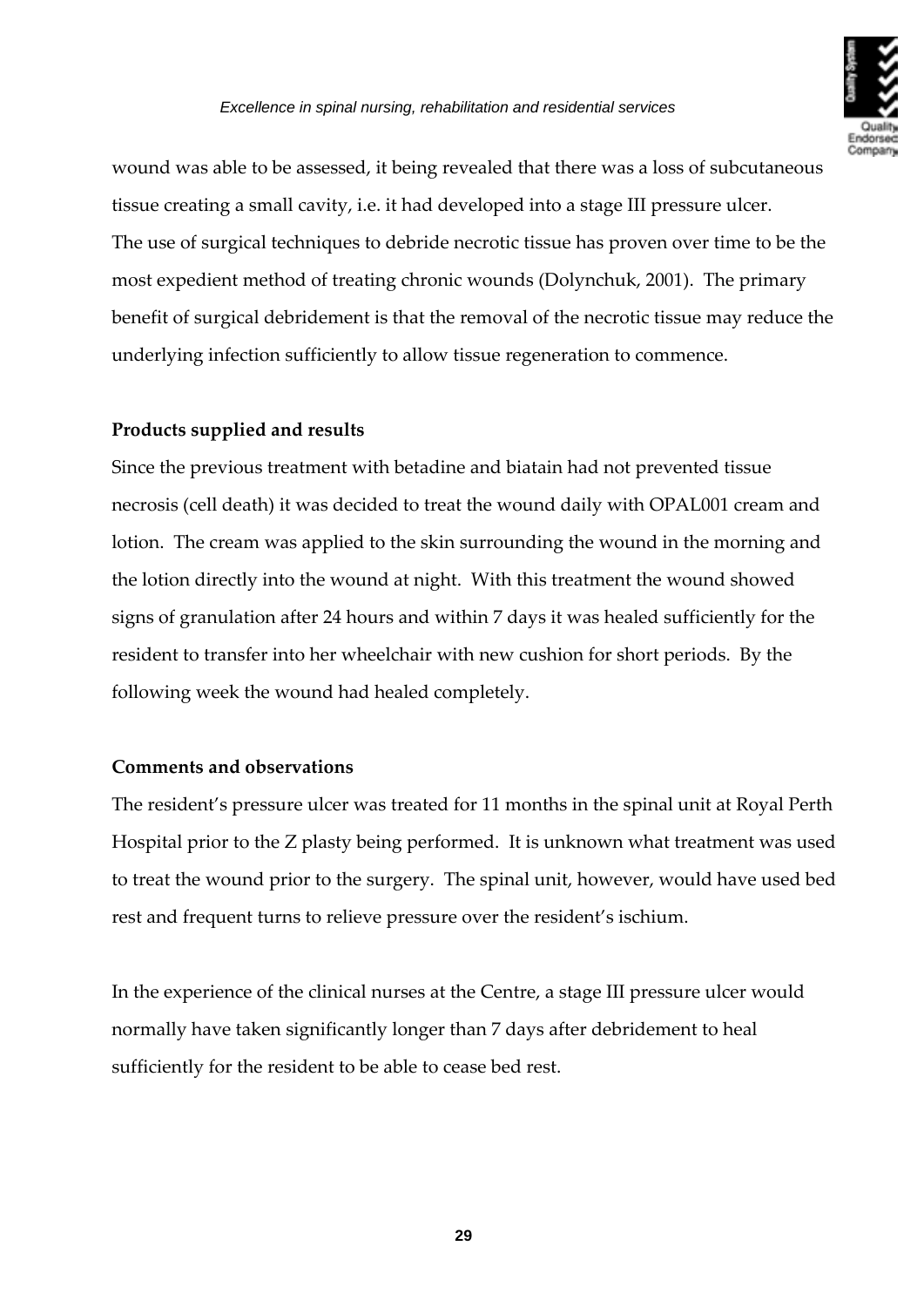

#### <span id="page-29-0"></span>**Introduction**

This 68‐year old male resident has been at the Quadriplegic Centre since 1970. He was a quadriplegic having sustained a spinal cord injury at  $C<sup>5</sup>$  in 1970. Additionally he suffered from pyoderma gangrenosum (see glossary). This disease was manifested by inflamed and sloughy patches on both knees.

#### **Previous treatments and results**

Over the years the resident had experienced several different treatments for pyoderma gangrenosum including antibiotics. None of these were successful.

#### **Products supplied and results**

Although the resident's wound was not caused by pressure he requested treatment with OPAL001 as he was aware of its success on other residents. OPAL001 products were applied to the right knee in order to measure a difference against the left knee. The OPAL001 was applied and covered with a non‐adhesive dressing to provide protection from his trousers. The resident refused to stay on bed rest and did not present himself for treatment with the OPAL001 on numerous occasions. Initially the wound looked clean and dry and appeared to have some granulation around the edges, but after five months of inconsistent application the resident refused further treatment.

#### **Comments and observations**

It was at the resident's request that the OPAL001 products were applied to his right knee. The resident was an active and assertive man spending most of the day in his wheelchair and refusing to stay on bed rest. This made it difficult to maintain a regimen of treatment as he often left the Centre when his dressings needed to be changed. The OPAL001 treatment was discontinued after 5 months, at his request, as he felt that there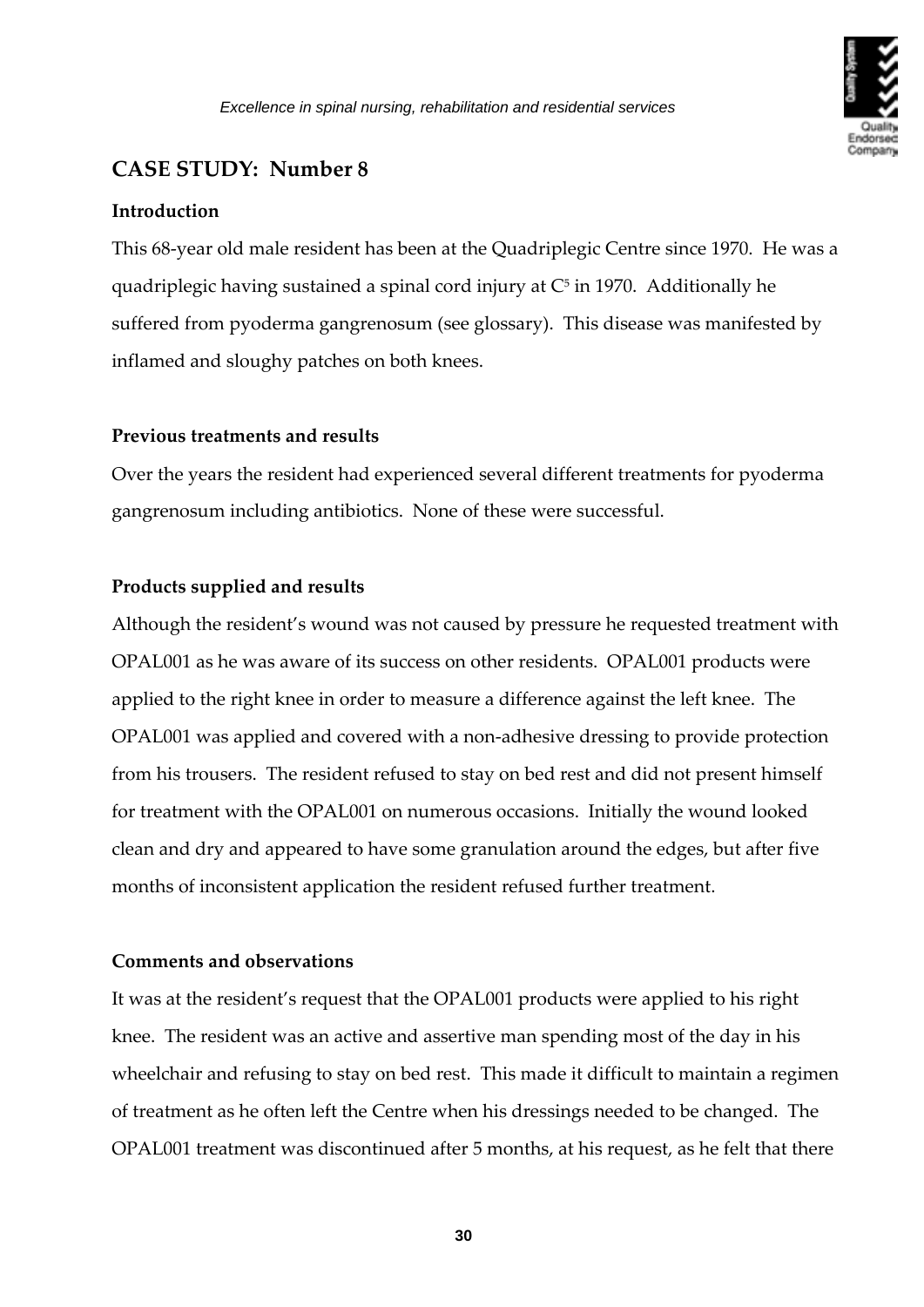

was no appreciable difference compared to his left knee. The nursing staff involved in his treatment, however, believed that initially the wound looked drier and cleaner and that had he persevered with the treatment regimen that there may have been a more significant improvement.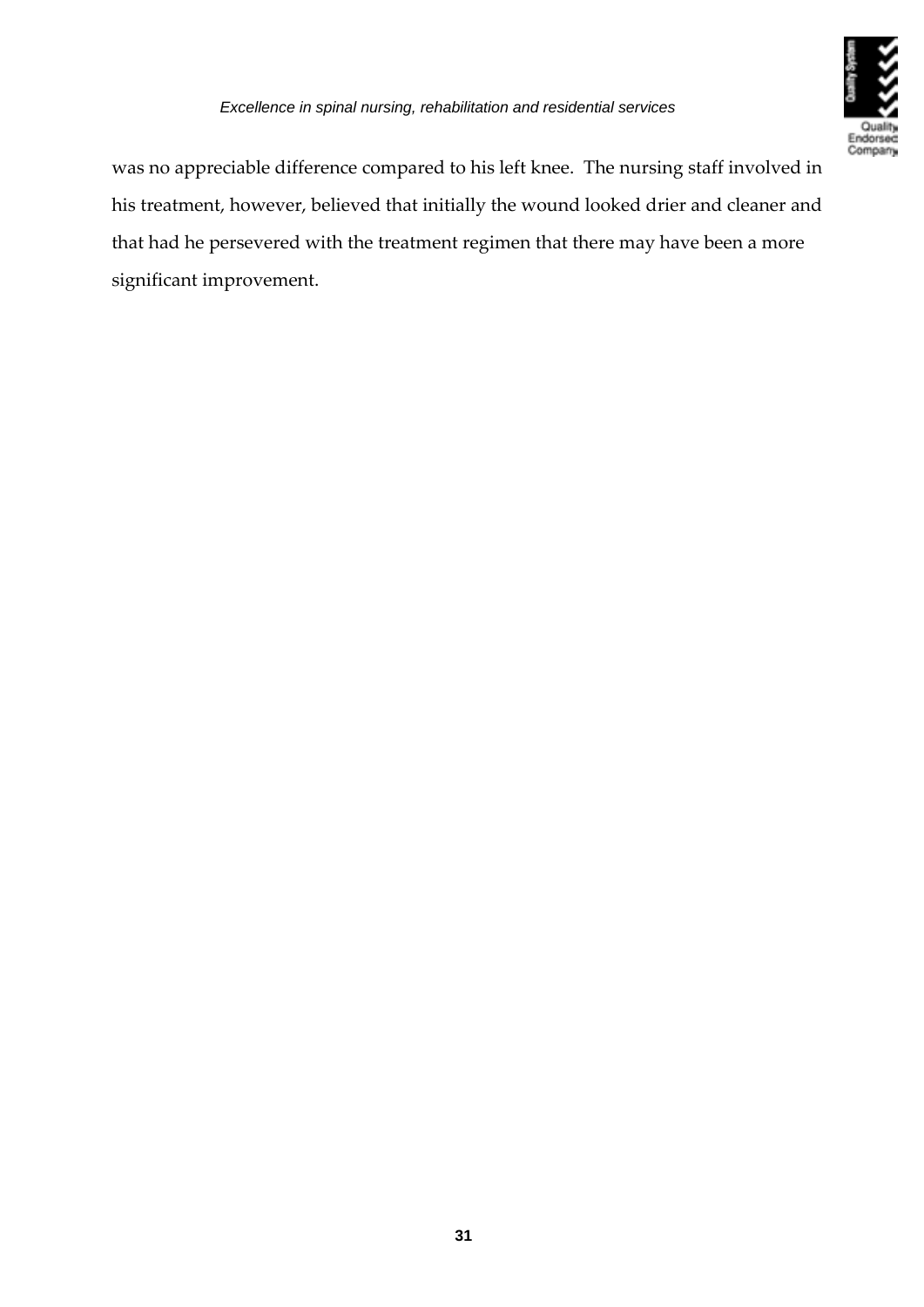

#### <span id="page-31-0"></span>**Introduction**

This 32 year old female resident was the first to commence the OPAL001 treatment in the descriptive study. She was admitted to the Quadriplegic Centre in 1990, having sustained a spinal cord injury at  $C^5/C^6$  in a motor vehicle accident earlier that year. She weighed 106kg, and this made it difficult to position her in a hoist sling when she was being taken out of bed. She continually refused to wear shoes to protect her feet when sitting in her wheelchair. Consequently, a knock on the footplate caused the skin to break on the outer aspect of her left foot, thereby creating a stage II pressure ulcer.

#### **Previous treatments and results**

Prior to being admitted to the Quadriplegic Centre a stage III pressure ulcer on the base of her left small toe was treated with various unknown medications and dressings. The wound not only failed to heal but deteriorated to such an extent that the toe had to be amputated. The development of the current pressure ulcer coincided with the introduction of OPAL001 at the Centre. Thus, no other products were used to treat the current pressure ulcer.

### **Products supplied and results**

OPAL001 treatment was commenced in January 2004 and discontinued in March. The cream was applied in the morning to the skin surrounding the wound and the lotion was applied directly into the wound. Within 48 hours of the commencement of treatment granulation had commenced. On the  $5<sup>th</sup>$  day of treatment the resident, who had refused to stay in bed, knocked the wound on the foot plate. At this time the pressure ulcer exhibited 50% granulation and had reduced by ½ cm. This trauma caused destruction of approximately 50% of the wound.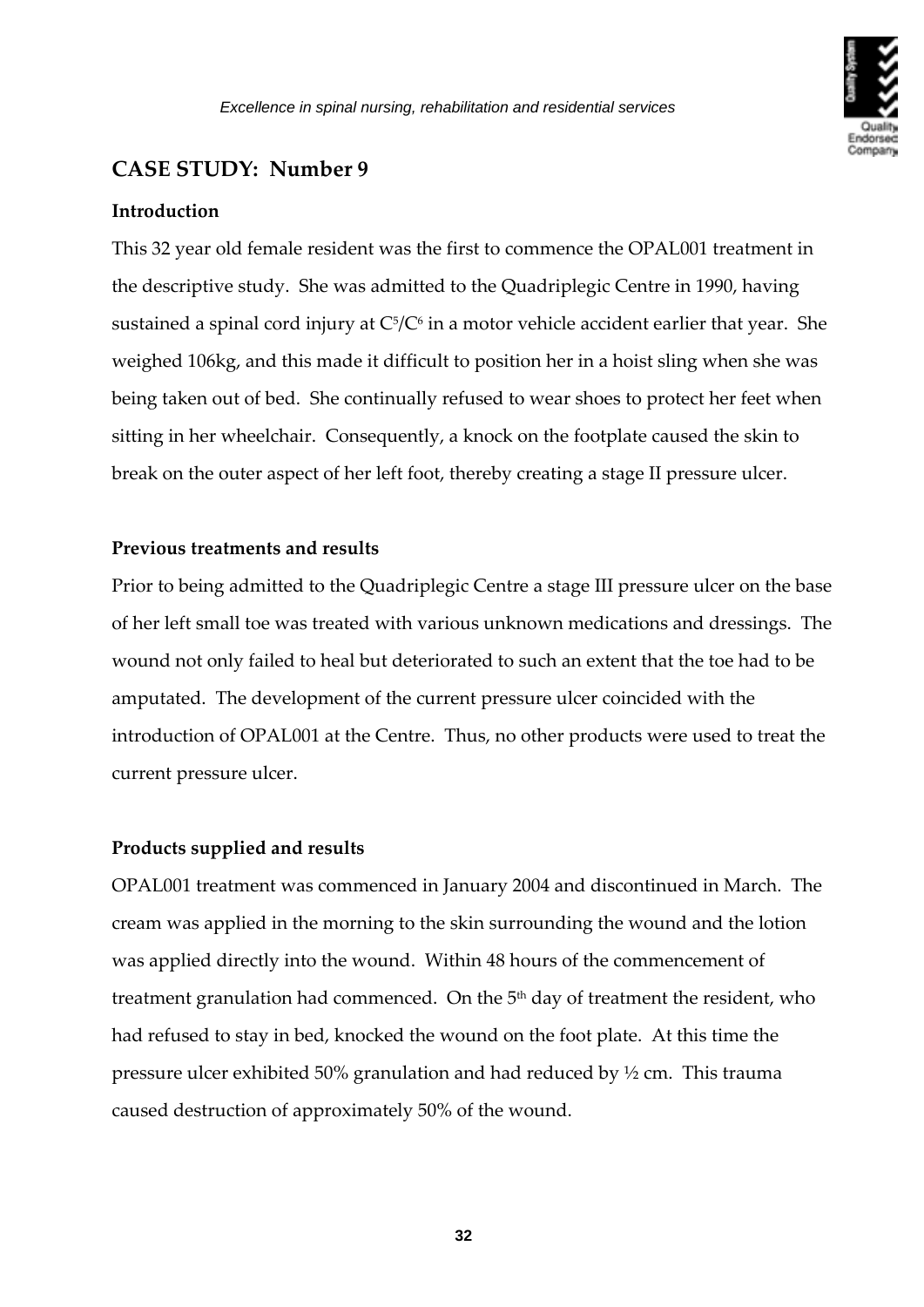During the following 8 weeks of treatment the resident knocked her wound twice, further delaying healing. The pressure ulcer finally healed 6 months from the time of the initial trauma.

### **Comments and observations**

This resident refused to stay in bed during treatment with the OPAL001. Whilst in her wheelchair she continually knocked her wound on the footplate which delayed the healing process. It was decided to discontinue the treatment after 8 weeks because of this repeated trauma.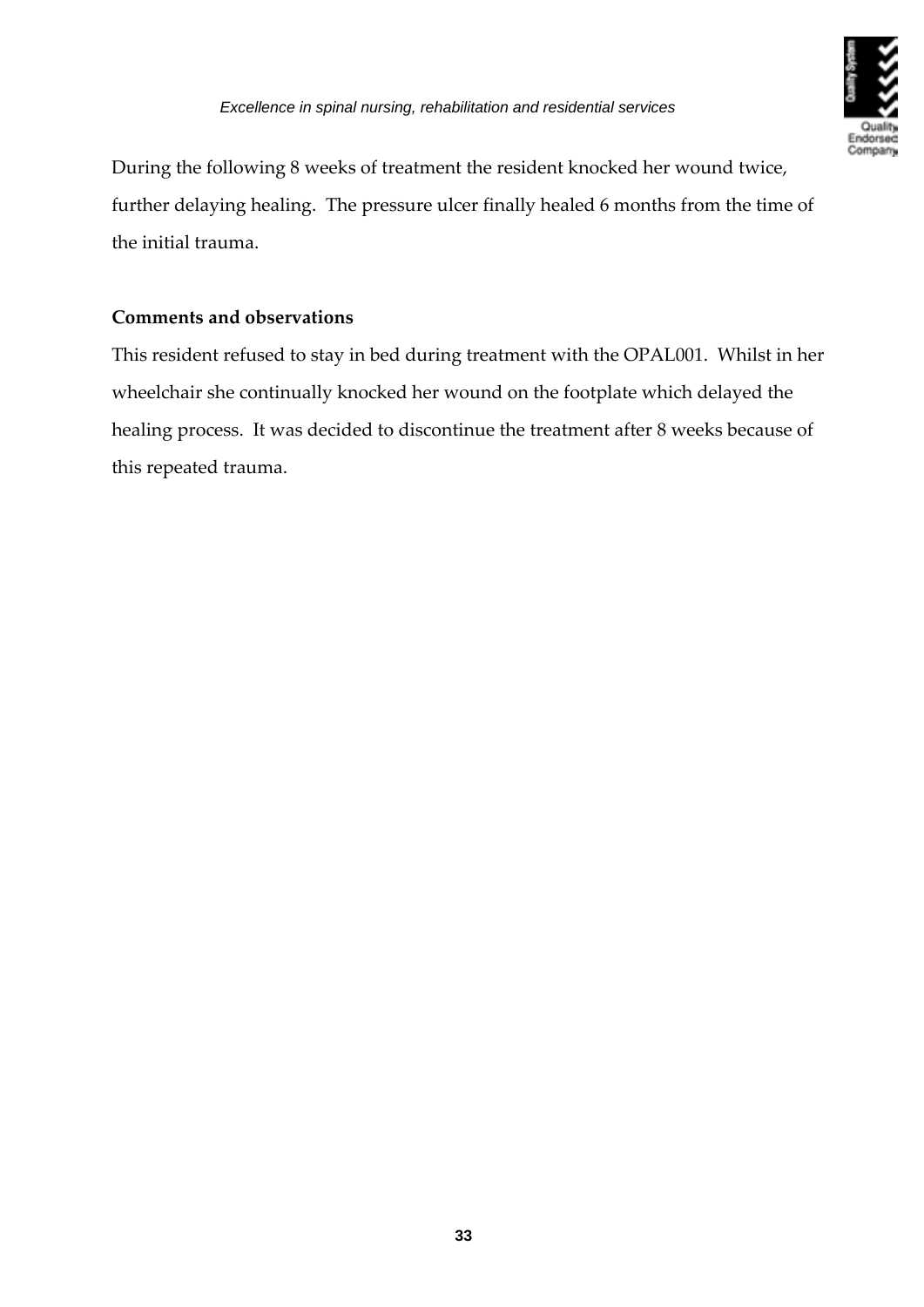

#### <span id="page-33-0"></span>**Introduction**

This 30 year old male resident was admitted to the Quadriplegic Centre in 2003 having sustained a T<sup>3</sup> spinal cord injury in a motor vehicle accident in 2001. His weight was 99kg and his nutritional status was good. He was admitted with a stage II pressure ulcer on his left malleolus that had been unsuccessfully treated since the accident.

#### **Previous treatments and results**

The pressure ulcer had been treated for 2 years prior to admission to the Quadriplegic Centre. At the time of admission OPAL001 was being used on other residents and had shown positive effects on healing of pressure ulcers with no adverse effects. It was therefore decided to treat the pressure ulcer with the OPAL001 products.

#### **Products supplied and results**

The OPAL001 treatment was commenced in January 2004, and the resident was advised to remain on bed rest. The treatment regimen consisted of daily application of the cream to the skin surrounding the wound in the morning and of the lotion directly into the wound in the evening. For the first 7 days the resident was compliant with the regimen which resulted in some healing taking place; that is the slough diminished, the wound exhibited some granulation and it decreased in size by 1 cm.

Unfortunately, the resident became non‐compliant with the treatment regimen opting to sit in his wheelchair and missing some of his treatments. The nursing staff continued to treat the wound intermittently with OPAL001 over the next 6 months. During this time the resident often refused to wear a dressing or a sock to cover the wound. Treatment with OPAL001 was ceased in June 2004 at which stage the wound was free of slough and had reduced in size by 2 cms, but remained as a stage II pressure ulcer.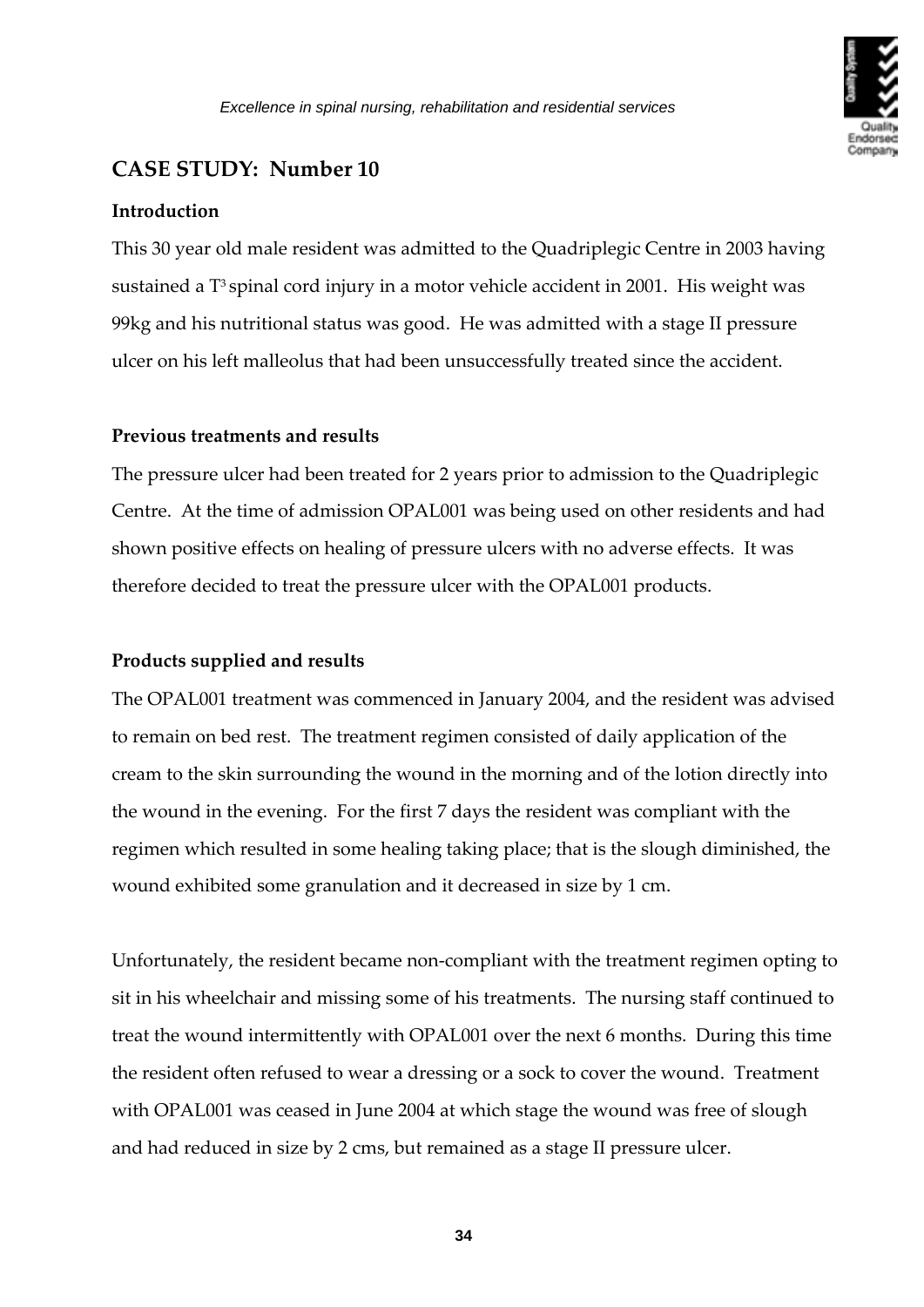

#### **Comments and observations**

This chronic wound had been unsuccessfully treated for 2 years prior to admission to the Quadriplegic Centre and the commencement of treatment with OPAL001. After the commencement of the OPAL001 treatment the slough began to immediately disappear and granulation commenced. The wound, however, did not completely heal.

During treatment the resident refused to stay in bed and at times would not wear shoes. Consequently, he continually knocked his malleolus on the side of his wheel chair. Additionally, the resident liked to visit friends and enjoy a social life outside the Centre. He was, therefore, unavailable for continuous daily treatments with OPAL001.

Finally, after 6 months the wound was diagnosed as a venous ulcer. It was decided to apply a pressure bandage to the resident's leg as this is the current treatment for such an ulcer. The OPAL001 products were not used under the bandage. The ulcer took a further 3 months to heal.

In summary, there is no doubt that the OPAL001 treatment had the effect of removing slough and providing a surface for granulation to commence. A shorter healing time might have been achieved if the resident had complied with the treatment regimen, that is bed rest and twice daily dressings.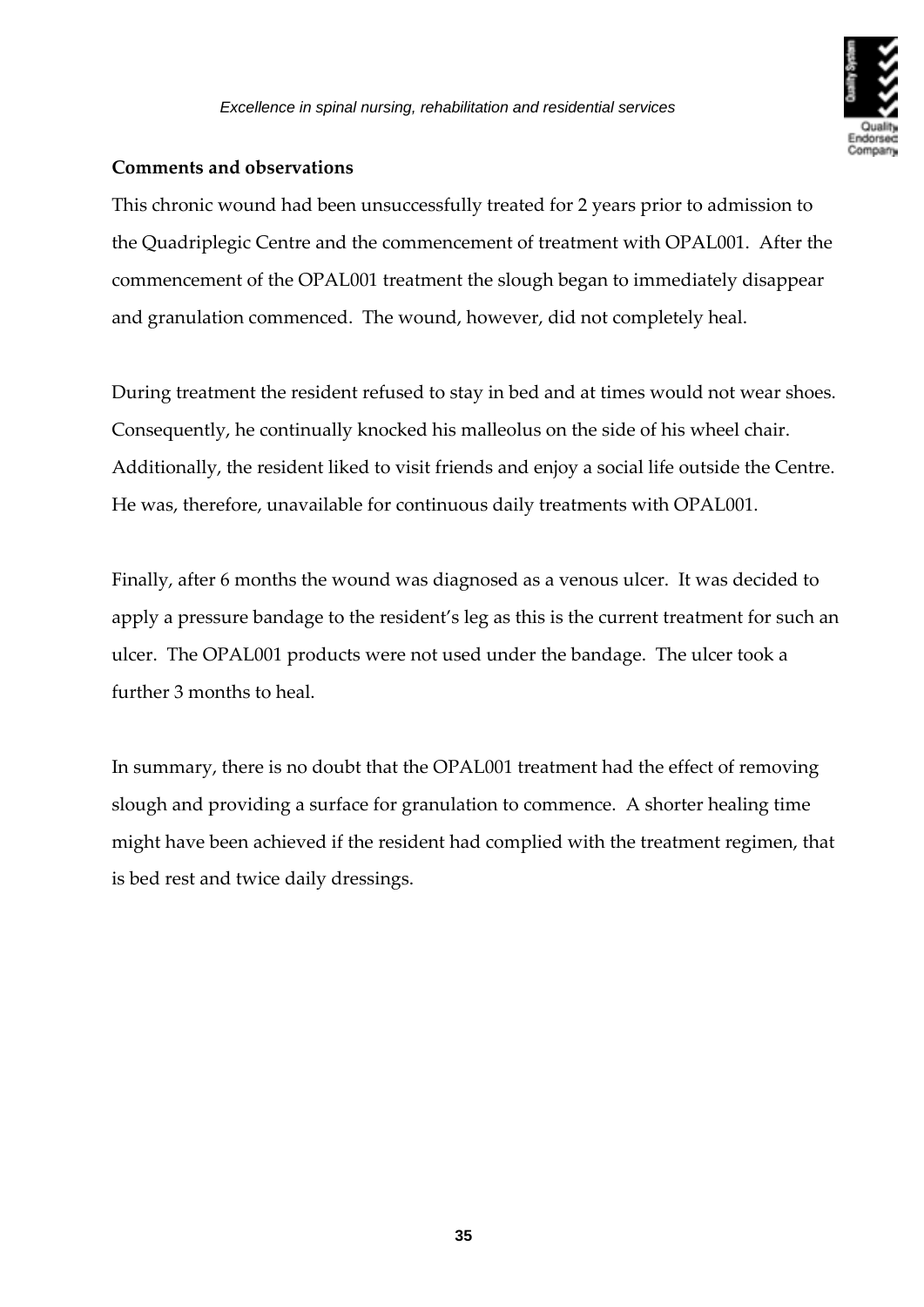

#### <span id="page-35-0"></span>**Introduction**

This 55‐year old female resident was diagnosed with multiple sclerosis in 1981 and was admitted to the Quadriplegic Centre in 2000. She also had multiple myeloma and asthma. The multiple sclerosis had affected the movement in her legs and feet, but she had complete sensory perception. The resident was incontinent to both bowel and bladder and suffered frequent spasms in legs. Her weight was 102 kg which made it difficult to prevent sweating particularly in the gluteal crease.

This resident experienced regular (approximately monthly) breakdown of skin over the sacrum. In many cases the break‐down developed into a pressure ulcer. In most cases these would heal in 3–4 weeks after the standard treatment. These frequent break‐ downs in skin integrity had severely restricted her activities of daily living.

As the skin over the sacral area was frail with little subcutaneous tissue it did not take much pressure for the skin to break‐down. This occurred in March 2004. Healthy tissue under pressure will initially present with erythema, that is initially develop as a stage I pressure ulcer, but frail tissue will often miss this stage and show initially as a stage II pressure ulcer. In these circumstances the first sign of damage is a break in the skin, that is a superficial loss of epidermis which is classified as a stage II pressure ulcer.

#### **Previous treatments and results**

Past treatment for pressure ulcers had been immediate bed rest with the application of betadine and a non‐adhesive dressing. Occasionally, biatain was applied when the ulcer deteriorated to a stage III. Most previous pressure ulcers had taken 3 to 4 weeks to heal.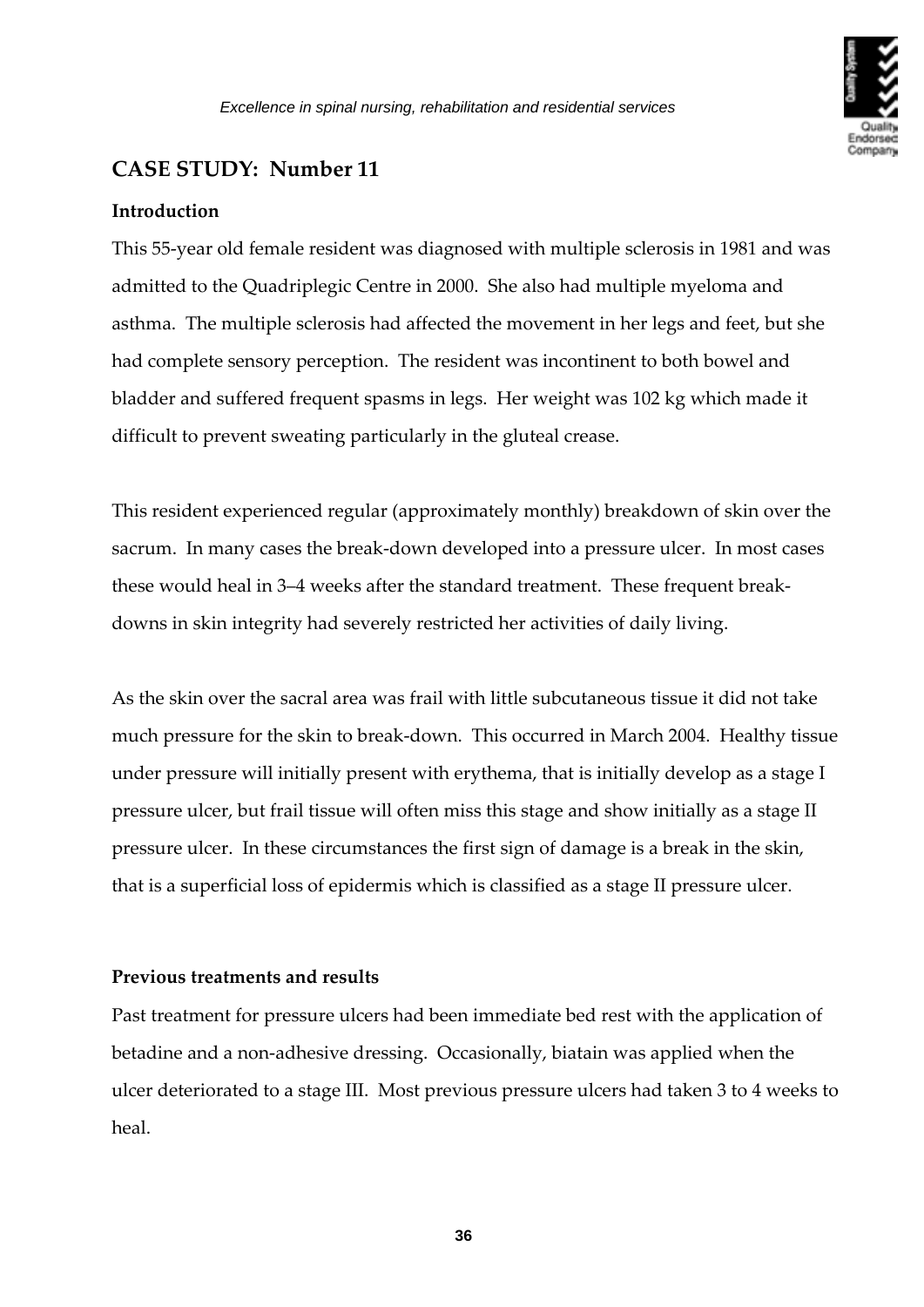

### **Products supplied and results**

OPAl001 commenced in March 2004. The pressure ulcer showed signs of granulating tissue within 24 hours following the OPAL001 treatment and by the third day exhibited 75% granulation. The wound had healed completely by the end of the  $5<sup>th</sup>$  day.

#### **Comments and observations**

Six months has elapsed since treatment with OPAL001 and there has been no further breakdown of the skin in the sacral area. The resident stated she was very happy because she could spend more time in her wheelchair enjoying social activities. She was also looking forward to going home when domiciliary care was arranged.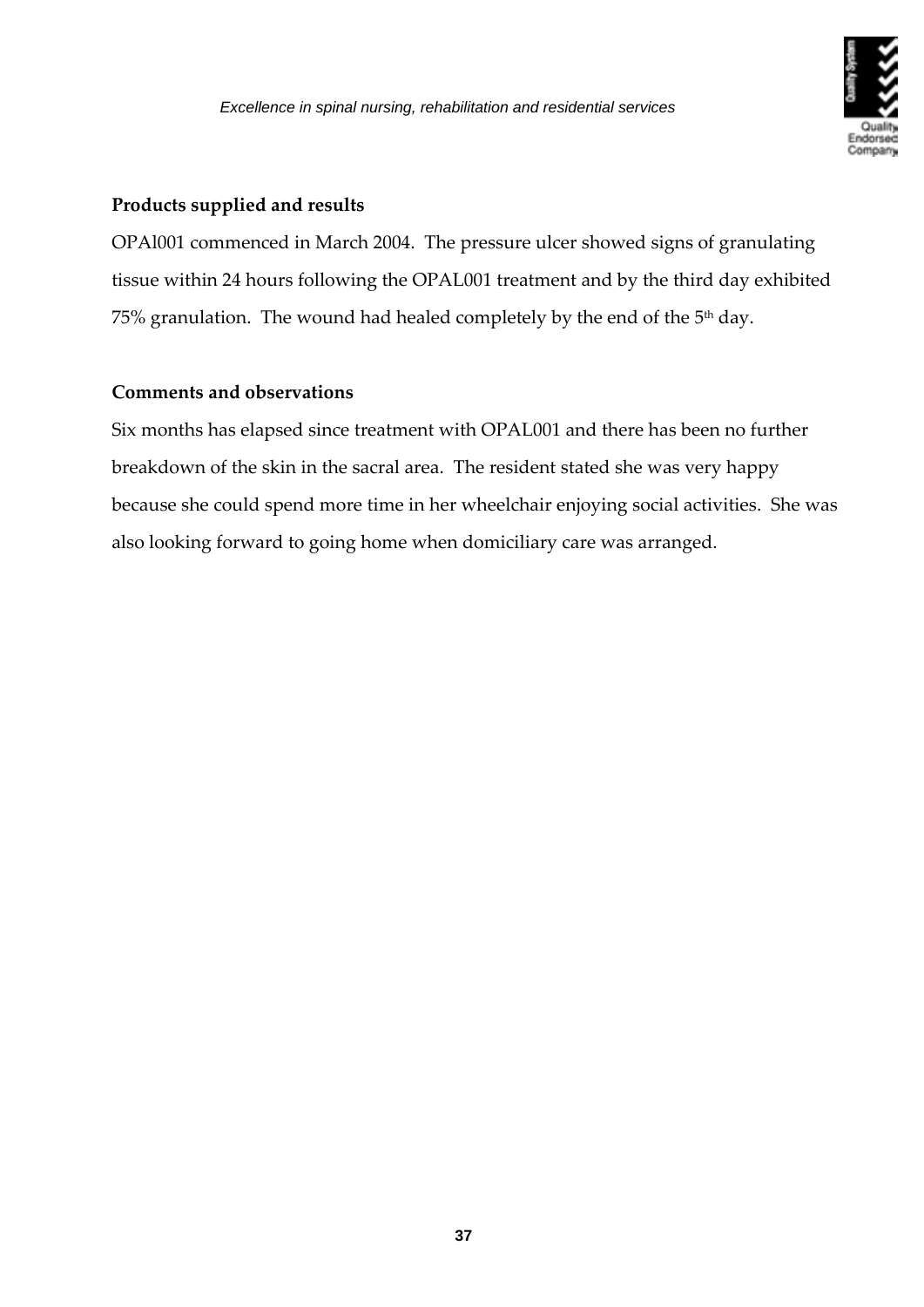

#### <span id="page-37-0"></span>**Introduction**

This 50‐year old male resident was admitted to the Quadriplegic Centre in 2001 suffering from multiple sclerosis, spasms and some cognitive dysfunction.He had full sensory perception with reduced purposeful movement in his arms and legs. He weighed 51 kilograms and was disinterested in food even though nursing staff encouraged him to eat a well-balanced diet and assist him with his meals.

The resident's feet were protected from trauma with shoes and elastic stockings. In March 2004, however, a severe spasm and a loose fitting shoe caused a friction ulcer to form on his right heel. The force of the spasm broke the skin and, therefore, the wound was categorised as a stage II pressure ulcer.

#### **Previous treatments and results**

The pressure ulcer was treated for 2‐3 weeks with purilon hydrogel and biatain dressings. Despite this treatment the wound became sloughy with a patch of black necrotic tissue in the centre. By the time the OPAL001 treatment was commenced in April 2004 the wound had deteriorated into a stage III pressure ulcer.

#### **Products supplied and results**

The ulcer began to granulate within 48 hours and after 4 days of the OPAL001 treatment the slough and necrosis had disappeared, leaving 25% of the wound covered with granulating tissue and a residual crater of approximately 2 mm. The treatment with OPAL001 continued for 14 weeks. During that time the wound slowly continued to granulate and eventually the crater disappeared.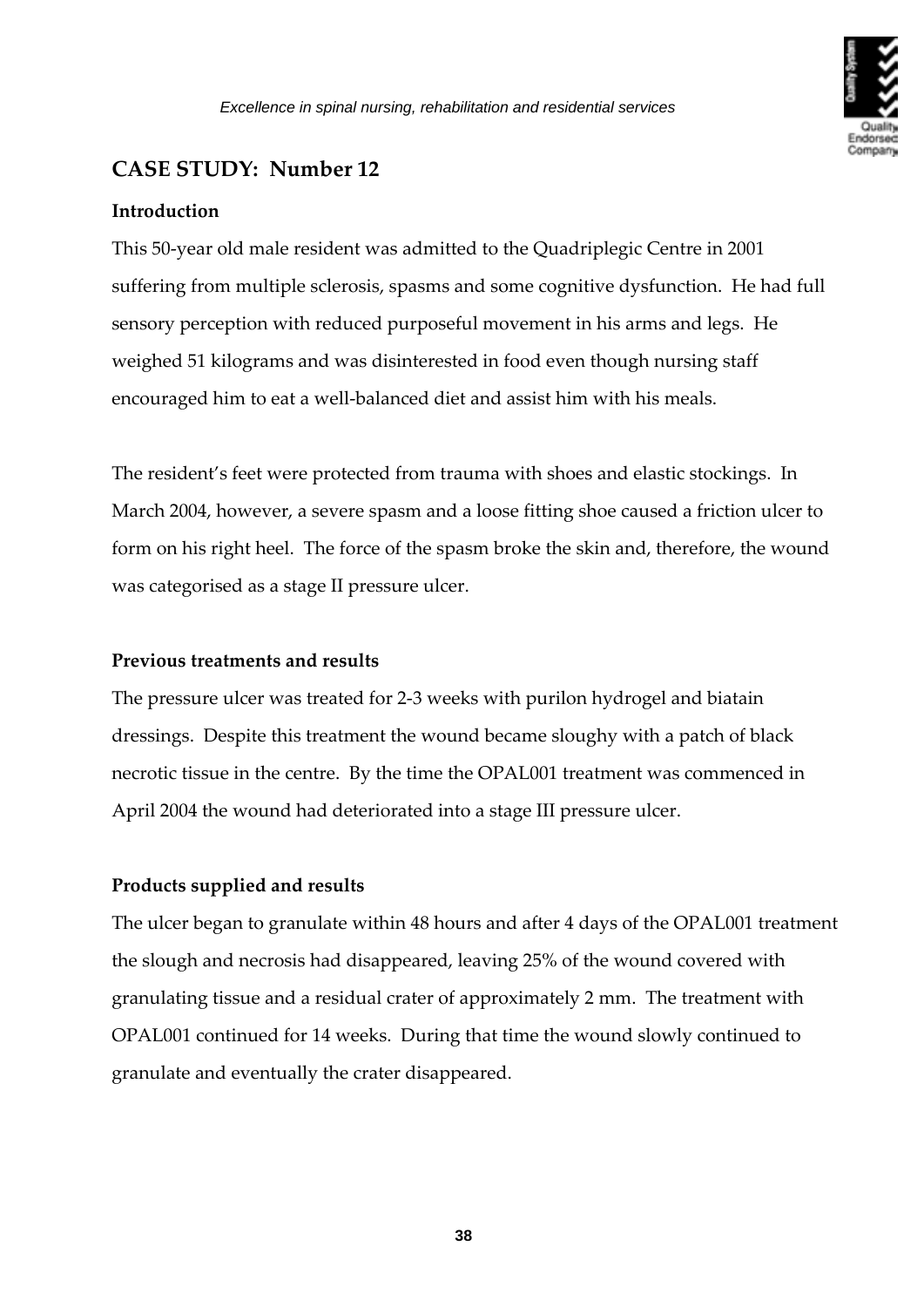

#### **Comments and observations**

This resident suffered from severe spasms associated with his multiple sclerosis. The condition caused him to continually knock his feet on the foot pedal of his wheelchair and on the mattress of his bed. Although the resident was confined to bed during the duration of the OPAL001 treatment, it was difficult to keep his foot stationary. This constant problem with friction on the bed sheets, probably contributed to the delayed healing of the pressure ulcer. Compounding the problem of healing was the resident's failure to eat a well balanced diet and the poor skin condition.

It is worth noting that under normal circumstances necrotic/sloughy tissue is surgically removed. This allows granulation to take place and reduces the risk of bacterial growth. It also allows visualisation of the wound base and wall. The procedure can often be painful and may take weeks to remove all non‐viable tissue (Ramundo and Wells, 2000). In this case the OPAL001 products performed the same task in four days.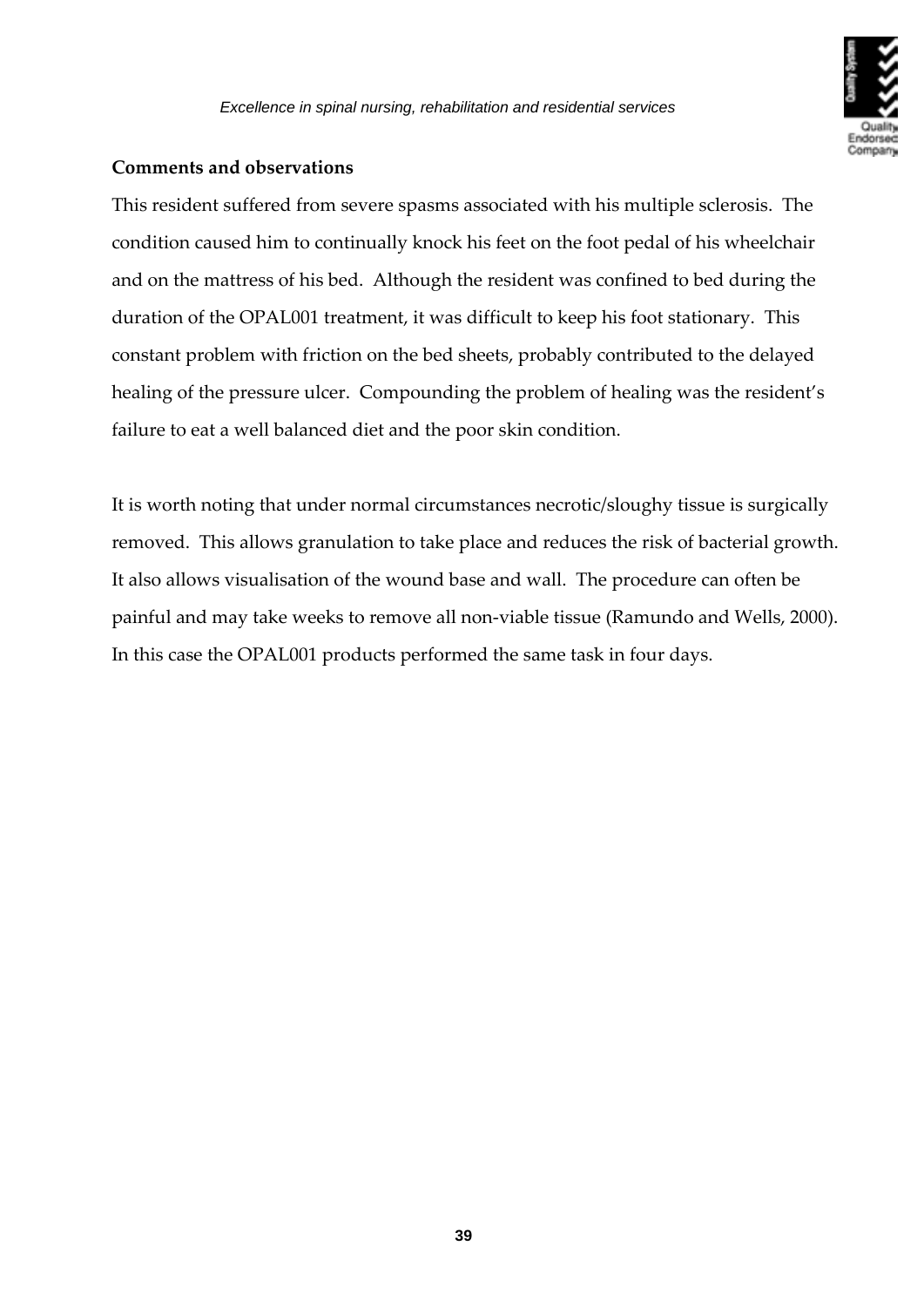The table below summarises the significant facts in each case history. Note that all time periods are with reference to commencement of OPAL001 treatment.

| Case No.                | Location<br>of Ulcer                                                                                              | <b>Stage</b>                    | How long<br><b>Ulcer</b><br>had existed | observable<br>improvement | How long to   How long to<br>use of<br>wheelchair | How long to<br>complete<br>healing |
|-------------------------|-------------------------------------------------------------------------------------------------------------------|---------------------------------|-----------------------------------------|---------------------------|---------------------------------------------------|------------------------------------|
| $\mathbf{1}$            | buttock                                                                                                           | $\mathbf{I}$                    | 2 months                                |                           |                                                   |                                    |
|                         |                                                                                                                   | Use of cream only               |                                         | No change                 |                                                   |                                    |
|                         | Use of cream & lotion                                                                                             |                                 |                                         | 24 hours                  | 6 days                                            | 6 days                             |
| $\overline{2}$          | buttock                                                                                                           | IV                              | 2 years                                 |                           |                                                   |                                    |
|                         | Use of cream only                                                                                                 |                                 |                                         | skin:24 hrs               | No change to sinus                                |                                    |
|                         | Use of cream & lotion                                                                                             |                                 | sinus: 48 hrs                           | 2 weeks                   | 3 weeks                                           |                                    |
| 3                       | buttock                                                                                                           | $\rm II$                        | 6 weeks                                 | 48 hours                  | 1 week                                            | 2 weeks                            |
| $\overline{\mathbf{4}}$ | buttock                                                                                                           | $\rm II$                        | 1 week                                  | 48.hours                  | 10 days                                           | 15 days                            |
| 5                       | buttock                                                                                                           | $\rm{II}$                       | 5 weeks                                 | immediate                 | 3 days                                            | 1 week                             |
| 6                       | hip                                                                                                               | IV                              | 19 months                               | 48 hours                  | 2 weeks                                           | 3 weeks                            |
| 7                       | hip                                                                                                               | III                             | 1 week                                  | 24 hours                  | 1 week                                            | 2 weeks                            |
| 8                       | This resident did not have a pressure ulcer.<br>He was suffering from pyoderma gangrenosum                        |                                 |                                         |                           |                                                   |                                    |
| 9                       | foot                                                                                                              | $\mathbf{I}$                    | new ulcer                               | 48 hours                  |                                                   |                                    |
|                         | The healing process was delayed due to non-compliance<br>& the pressure ulcer being knocked during treatment      |                                 |                                         |                           |                                                   |                                    |
| 10                      | ankle                                                                                                             | $\mathbf{I}$                    | 2 years                                 | immediate                 |                                                   |                                    |
|                         | The healing process was delayed due to non-compliance<br>& the ulcer being knocked during treatment               |                                 |                                         |                           |                                                   |                                    |
| 11                      | buttock                                                                                                           | $\mathop{\mathrm{II}}\nolimits$ | new ulcer                               | 24 hours                  | 5 days                                            | 5 days                             |
| 12                      | heel                                                                                                              | Ш                               | 13 months                               | 48 hours                  |                                                   | 14 weeks                           |
|                         | The healing process was delayed due to<br>friction of the bed-sheets and continual spasms of leg during treatment |                                 |                                         |                           |                                                   |                                    |

**Table 1. Summary of Case Studies**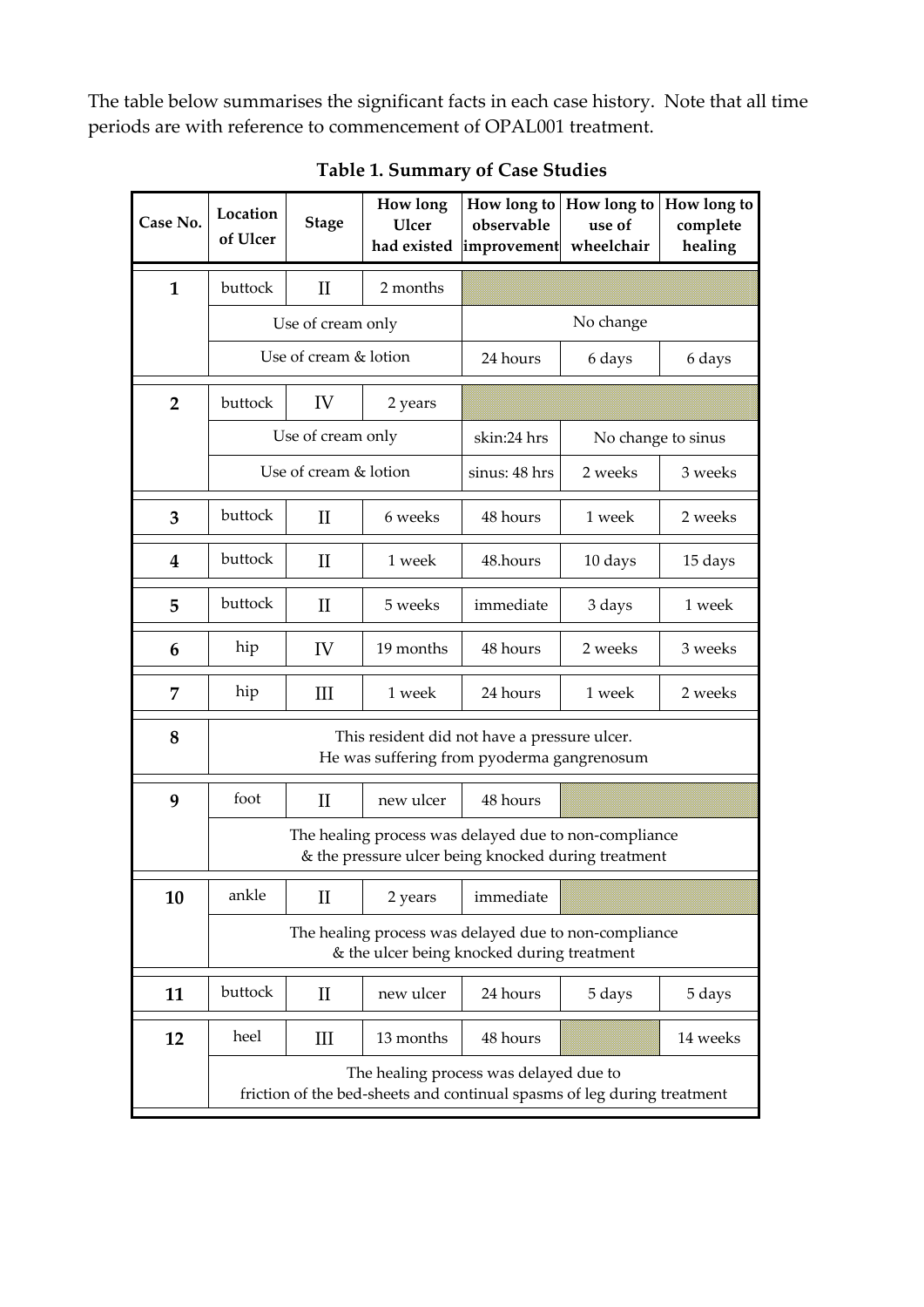

### **References**

- <span id="page-40-0"></span>Bates, B. (1996). Wound healing care nurses' judgements on healing time in chronic wounds. *Ostomy/Wound management* 42(4)36‐45.
- Beckrich, K. & Aronovitch, S. ( 1998).Hospital acquired pressure ulcers: A comparison of costs in medical versus surgical patients. *Advance Wound Care 11(3 suppl)2*.
- Byrne, D & Salzberg, C. (1996). Major risk factors for pressure ulcers in the spinal cord disabled: A literature review. *Spinal Cord* 34, 255‐263.
- Carville, K. (1999). The cost of wound management report. Perth: Silver Chain Nursing Association.
- Carville, K. (2001). *Wound care manual*. Perth: Silver Chain Nursing Association. p.45
- Dolynchuk, K. (2001). Debridement. In D. Krasner, G. Rodeheaver, R. Sibbald (eds). *Chronic wound care: A clinical source book for health care professionals*. Wayne: HMP Communications.

Flanagan, M. (1998). The characteristics and formation of granulation tissue. *Journal of Wound Care* 7(10)508‐510.

- Hayes, D. (2004). Pyoderma gangrenosum: Reviewing the literature from a clinical perspective. *Journal of Stomal Therapy Australia*. 24(4)24‐25
- Khachemoune, A. (2001). Cost effectiveness in wound care. In D. Krasner, G. Rodeheaver, R. Sibbald (eds). *Chronic wound care: A clinical source book for health care professionals*. Wayne: HMP Communications.
- Ramundo, J. & Wells, J. (2000).Wound debridement. In R, Bryant (eds). *Acute and Chronic wounds: Nursing management*. St Louis: Mosby.
- Rudensky, B. Lipshits, M. & Isaacsohn, M. et al (1992). Infected pressure sores: comparison of methods for bacterial identification *Surgical Journal Medicine 83(9) 901‐903.*
- Rolstad, B. Ovington, L. & Harris, A. (2000). Principles of wound management. In R, Bryant (eds). *Acute and Chronic wounds: Nursing management*. St Louis: Mosby.
- Thomas, D. (1996). Hospital acquired pressure ulcers and risk of death. *Journal of American Geriatric Society* 44(12)1435
- Woolridge, M. (1997). *Address at the launch of the Australian medical sheepskin*, St Vincent's Hospital , Melbourne July 2nd

Yarkony, G. (1994). Pressure ulcers: A review. *Archives of Medical Rehabilitation* 74:908‐15.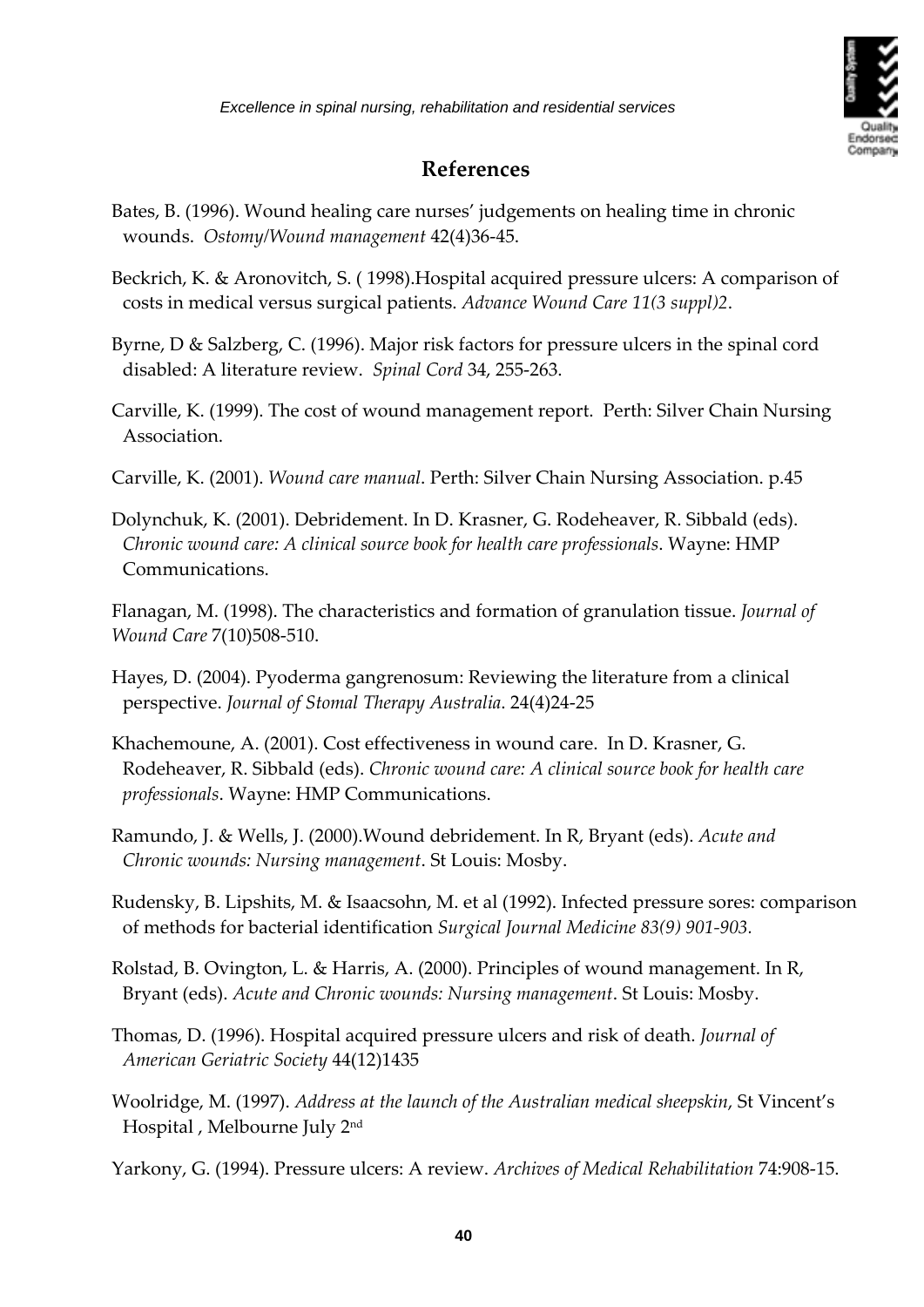

## **Glossary of terms**

<span id="page-41-0"></span>

| Bacteraemia       | bacteria in the blood                                                                                                                                                                                                                                                                                                                                                                         |
|-------------------|-----------------------------------------------------------------------------------------------------------------------------------------------------------------------------------------------------------------------------------------------------------------------------------------------------------------------------------------------------------------------------------------------|
| Cellulitis        | inflammation of the tissue, characterised by redness, heat,<br>swelling and pain                                                                                                                                                                                                                                                                                                              |
| Dressing          | the material applied or the application itself of material to a<br>wound<br>The main aim of applying a wound dressing is to create an<br>environment that is conducive to healing. There is no dressing<br>suitable for every wound or every person. Therefore, the choice<br>of dressing must be determined after assessing the needs of the<br>person and the wound. (Carville, 2001 p.160) |
| Erythema          | redness of the surface of the skin due to vasodilation                                                                                                                                                                                                                                                                                                                                        |
| Epithelium        | cellular avascular layer covering all the free surfaces,<br>cutaneous, mucous, and serous including glands and other<br>structures                                                                                                                                                                                                                                                            |
| Epithelialisation | regeneration of epithelium over the wound                                                                                                                                                                                                                                                                                                                                                     |
| Excoriation       | a break in the skin surface usually covered with blood and<br>serous crust                                                                                                                                                                                                                                                                                                                    |
| Exudate           | wound fluid which may contain serum, bacteria, leucocytes<br>and cellular debris                                                                                                                                                                                                                                                                                                              |
| Foam Dressing     | polyurethane foam dressing in sheets or cavity-filling shapes<br>Some Foam Dressings incorporate a semi-permeable<br>waterproof, adhesive layer as an outer layer. e.g. Biatain.                                                                                                                                                                                                              |
| Granulation       | the growth of new blood vessels and connective tissue in the<br>wound bed<br>Granulation is a reliable indicator of healing.<br>Granulation occurs before the combined processes of wound<br>contraction and epithelialisation. (Flanagan, 1998)                                                                                                                                              |